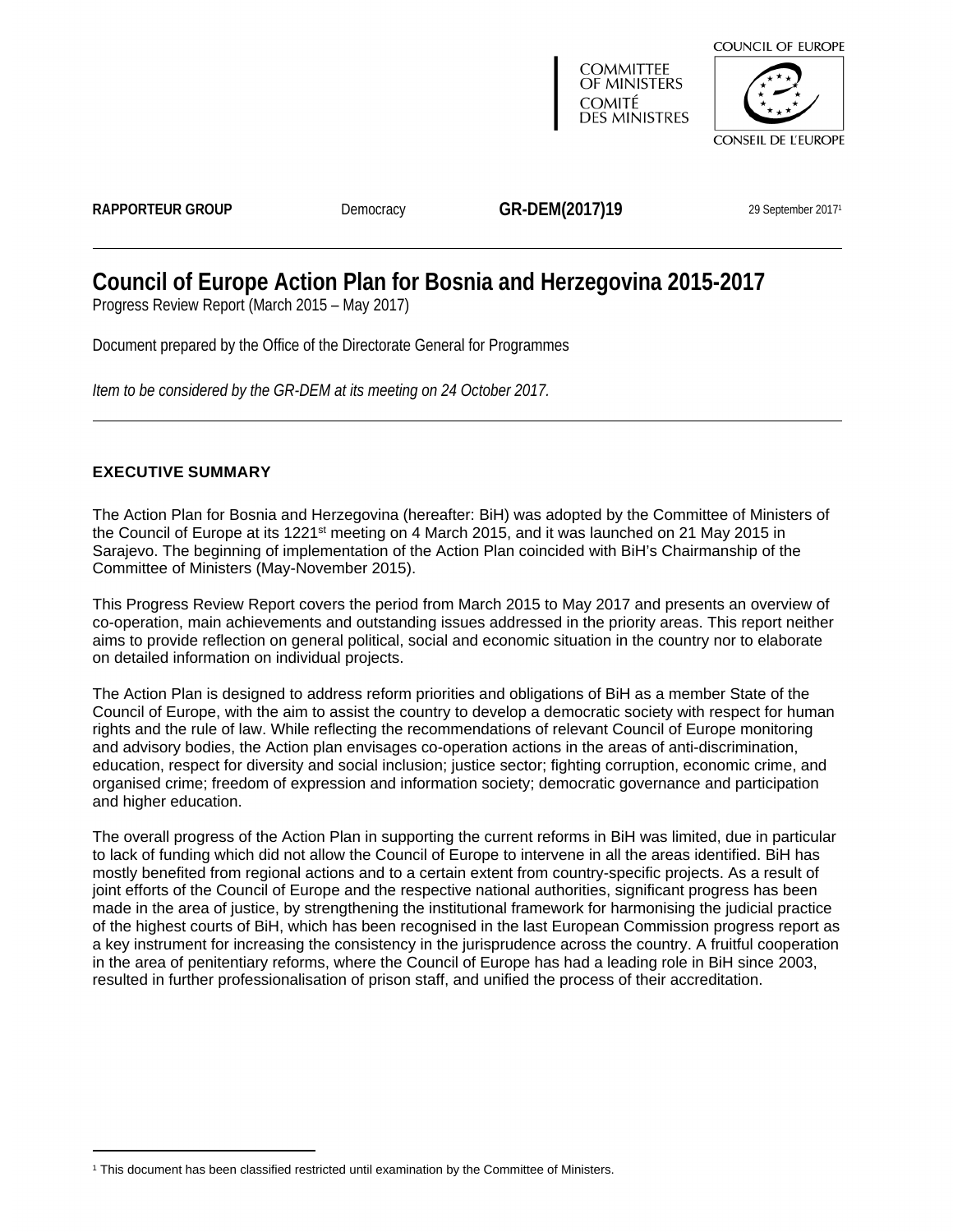A set of strategic priorities for the development of higher education in line with the Standards and guidelines for quality assurance in the European Higher Education Area, prepared with the Council of Europe's assistance, has been endorsed by BiH authorities and relevant universities. Some preliminary but encouraging results have been achieved as regards the minority rights protection, inclusive education, and social inclusion of Roma and freedom of media. The Council of Europe's pre-electoral assistance to support the 2016 local elections and involvement in the census assessment as part of the International Monitoring Operation was commended both by the beneficiaries and by the international community.

The European Union/Council of Europe Horizontal Facility for the Western Balkans and Turkey launched in May 2016, allows for further progress on anti-discrimination and the protection of human rights of detained and sentenced persons, through the implementation of the projects that should be completed in 2018 and 2019.

On 1 June 2017, the total cost of the projects of the Action Plan for BiH 2015-2017 was € 10 694 122. The total funding secured amounted to €5 807 805, including funding from (in order of volume) the European Union, Norway, the United States of America, the United Kingdom, the Human Rights Trust Fund, Lichtenstein, Croatia and Slovakia. The contribution from the Council of Europe's Ordinary Budget represents 12.6% of the total funding provided.

Despite preliminary achievements, additional efforts are required for addressing needs in the areas that remain unfunded. Further funding would allow to address some key priority areas notably in the fight against corruption and money laundering, as well as to pursue work in the field of the efficiency and quality of justice, anti-discrimination, education and democratic governance.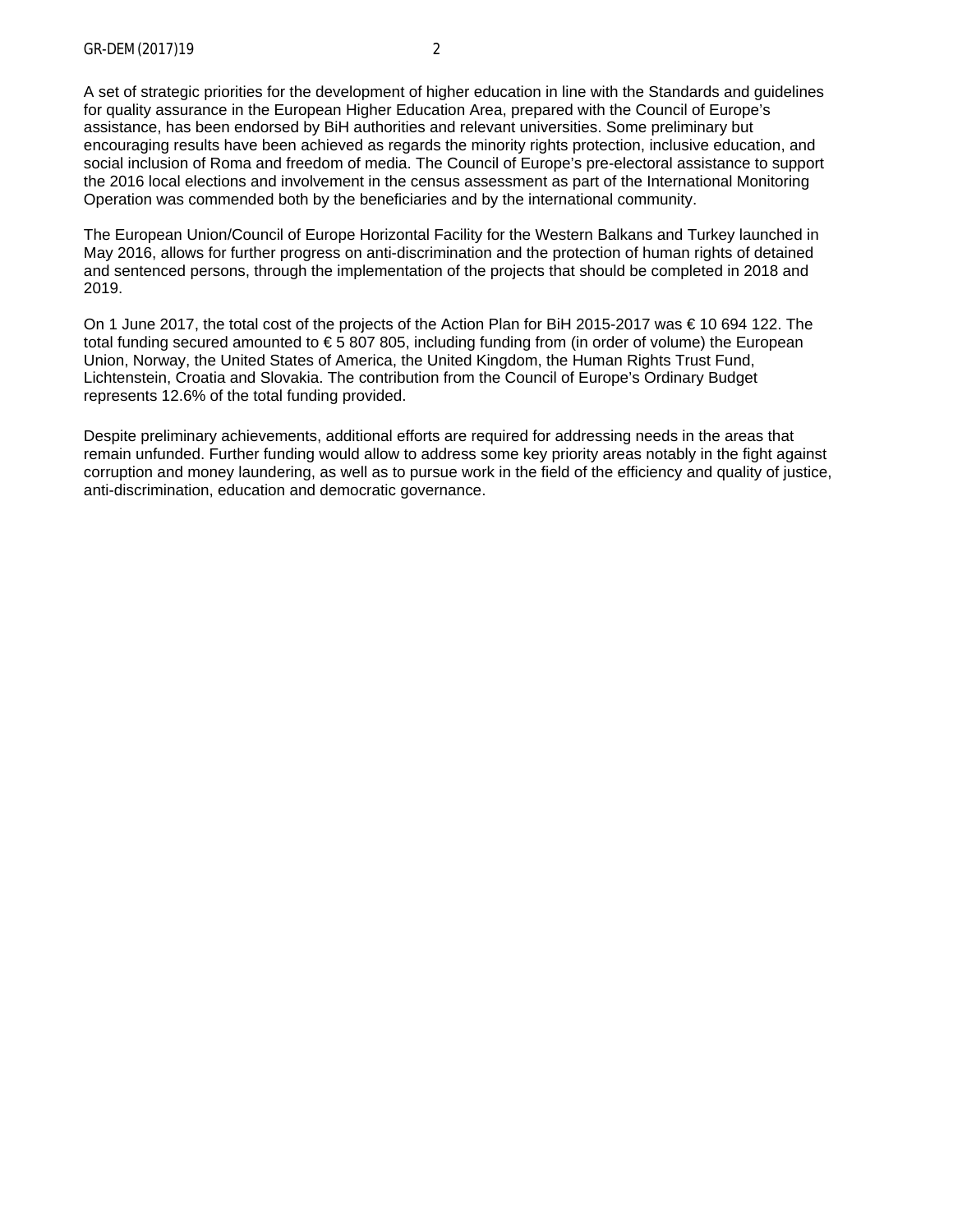| <b>TABLE OF CONTENTS</b> |  |
|--------------------------|--|
|--------------------------|--|

<span id="page-2-0"></span>

|              | 1.1.  |                                                                          |  |
|--------------|-------|--------------------------------------------------------------------------|--|
|              | 1.2.  |                                                                          |  |
|              |       |                                                                          |  |
|              | 2.1.  | ANTI-DISCRIMINATION, RESPECT FOR DIVERSITY AND SOCIAL INCLUSION7         |  |
|              |       |                                                                          |  |
|              | 2.1.2 |                                                                          |  |
|              | 2.1.3 |                                                                          |  |
|              | 2.1.4 |                                                                          |  |
|              | 2.1.5 |                                                                          |  |
|              | 2.1.6 |                                                                          |  |
|              | 2.1.7 |                                                                          |  |
|              | 2.2   |                                                                          |  |
|              |       |                                                                          |  |
|              |       |                                                                          |  |
|              | 2.3   | FIGHTING CORRUPTION, ECONOMIC CRIME AND ORGANISED CRIME 11               |  |
|              | 2.3.1 |                                                                          |  |
|              | 2.3.2 |                                                                          |  |
|              | 2.4   |                                                                          |  |
|              | 2.4.1 |                                                                          |  |
|              | 2.4.2 | REINFORCING JUDICIAL EXPERTISE ON FREEDOM OF EXPRESSION AND THE MEDIA 13 |  |
|              | 2.4.3 | PARLIAMENTARY COOPERATION ON THE INDEPENDENCE OF THE MEDIA 14            |  |
|              | 2.5   |                                                                          |  |
|              | 2.5.1 |                                                                          |  |
|              | 2.5.2 |                                                                          |  |
|              | 2.5.3 |                                                                          |  |
|              | 2.5.4 |                                                                          |  |
| $\mathbf{3}$ |       |                                                                          |  |
|              | 3.1   |                                                                          |  |
|              | 3.2   |                                                                          |  |
|              | 3.3   |                                                                          |  |
| 4            |       |                                                                          |  |
| 5            |       |                                                                          |  |
|              |       |                                                                          |  |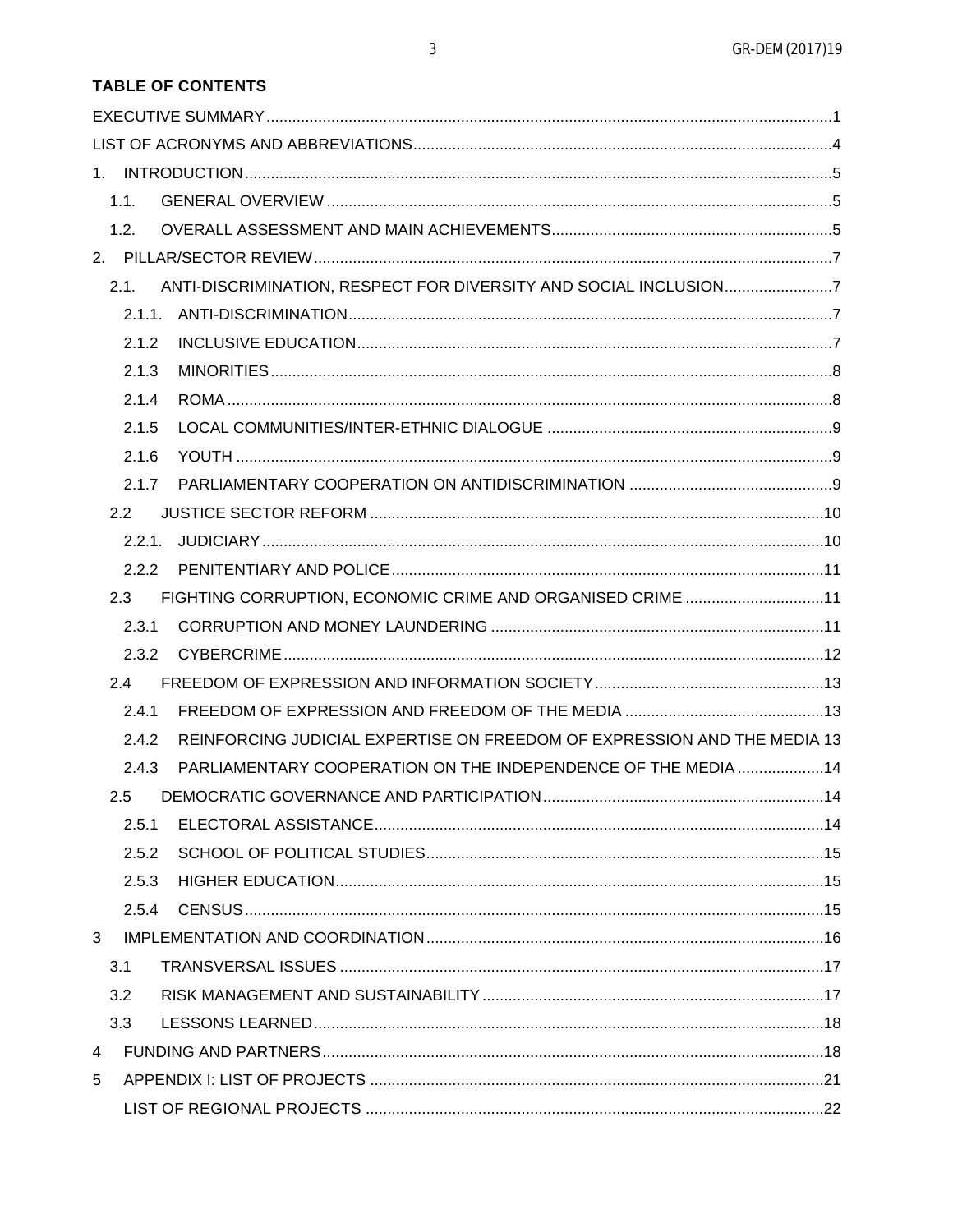| AML/CFT<br>Anti-Money Laundering/Countering Financing of Terrorism<br>BiH<br>Bosnia and Herzegovina<br><b>CBM</b><br><b>Confidence Building Measures</b><br><b>CEC</b><br><b>Central Election Commission</b><br><b>CM</b><br>Committee of Ministers of the Council of Europe<br>CoE<br>Council of Europe<br>Council of Europe Congress of Local and Regional Authorities<br>Congress<br><b>CPT</b><br>European Committee for the Prevention of Torture and Inhuman or Degrading Treatment or<br>Punishment<br><b>CRA</b><br><b>Central Regulatory Agency</b><br>CSO<br>Civil Society Organisation<br><b>ECHR</b><br>European Convention on Human Rights<br><b>ECRI</b><br>European Commission Against Racism and Intolerance<br><b>ECRML</b><br>European Charter for Regional or Minority Languages<br><b>ECtHR</b><br>European Court of Human Rights<br>European Higher Education Area<br><b>EHEA</b><br>EU<br>European Union<br><b>EUD</b><br>European Union Delegation<br><b>FCNM</b><br>Framework Convention for the Protection of National Minorities<br><b>GRECO</b><br>Group of States Against Corruption<br>GR-DEM<br>Group of Rapporteurs on Democracy<br><b>HELP</b><br>The European Programme for Human Rights Education for Legal Professionals<br><b>HJPC</b><br>High Judicial and Prosecutorial Council<br>HoR<br>House of Representatives<br>Horizontal<br>EU/CoE Joint Programme "Horizontal Facility for the Western Balkans and Turkey"<br>Facility<br><b>iPROCEEDS</b><br>EU/CoE Joint Project on Targeting Crime Proceeds on the Internet in South-eastern Europe and<br>Turkey<br><b>IMO</b><br>International Monitoring Operation<br><b>JUFREX</b><br>EU/CoE Joint Project on Reinforcing Judicial Expertise on Freedom of Expression and the Media in<br>South-East Europe<br><b>MONEYVAL</b><br>The Committee of Experts on the Evaluation of Anti-Money Laundering Measures and the Financing<br>of Terrorism<br><b>NGO</b><br>Non-governmental organisation<br>OB<br>Ordinary budget<br><b>OSCE</b><br>Organization for Security and Co-operation in Europe<br><b>PACE</b><br>Parliamentary Assembly of the Council of Europe<br>ROMED <sub>2</sub><br>Democratic Governance and Roma Community Participation through Mediation<br><b>ROMACTED</b><br>EU/CoE Joint Project on Promoting Good Governance and Roma Empowerment at Local Level<br><b>SPS</b><br>The School of Political Studies<br><b>SEE</b><br>South East Europe<br>Council of Europe Commissioner for Human Rights<br>The<br>Commissioner<br>UN<br><b>United Nations</b><br>European Commission for Democracy through Law<br>Venice<br>Commission | <b>Action Plan</b> | Council of Europe Action Plan for Bosnia and Herzegovina |  |
|---------------------------------------------------------------------------------------------------------------------------------------------------------------------------------------------------------------------------------------------------------------------------------------------------------------------------------------------------------------------------------------------------------------------------------------------------------------------------------------------------------------------------------------------------------------------------------------------------------------------------------------------------------------------------------------------------------------------------------------------------------------------------------------------------------------------------------------------------------------------------------------------------------------------------------------------------------------------------------------------------------------------------------------------------------------------------------------------------------------------------------------------------------------------------------------------------------------------------------------------------------------------------------------------------------------------------------------------------------------------------------------------------------------------------------------------------------------------------------------------------------------------------------------------------------------------------------------------------------------------------------------------------------------------------------------------------------------------------------------------------------------------------------------------------------------------------------------------------------------------------------------------------------------------------------------------------------------------------------------------------------------------------------------------------------------------------------------------------------------------------------------------------------------------------------------------------------------------------------------------------------------------------------------------------------------------------------------------------------------------------------------------------------------------------------------------------------------------------------------------------------------------------------------------------------------------------------------------------------------------------------------------|--------------------|----------------------------------------------------------|--|
|                                                                                                                                                                                                                                                                                                                                                                                                                                                                                                                                                                                                                                                                                                                                                                                                                                                                                                                                                                                                                                                                                                                                                                                                                                                                                                                                                                                                                                                                                                                                                                                                                                                                                                                                                                                                                                                                                                                                                                                                                                                                                                                                                                                                                                                                                                                                                                                                                                                                                                                                                                                                                                             |                    |                                                          |  |
|                                                                                                                                                                                                                                                                                                                                                                                                                                                                                                                                                                                                                                                                                                                                                                                                                                                                                                                                                                                                                                                                                                                                                                                                                                                                                                                                                                                                                                                                                                                                                                                                                                                                                                                                                                                                                                                                                                                                                                                                                                                                                                                                                                                                                                                                                                                                                                                                                                                                                                                                                                                                                                             |                    |                                                          |  |
|                                                                                                                                                                                                                                                                                                                                                                                                                                                                                                                                                                                                                                                                                                                                                                                                                                                                                                                                                                                                                                                                                                                                                                                                                                                                                                                                                                                                                                                                                                                                                                                                                                                                                                                                                                                                                                                                                                                                                                                                                                                                                                                                                                                                                                                                                                                                                                                                                                                                                                                                                                                                                                             |                    |                                                          |  |
|                                                                                                                                                                                                                                                                                                                                                                                                                                                                                                                                                                                                                                                                                                                                                                                                                                                                                                                                                                                                                                                                                                                                                                                                                                                                                                                                                                                                                                                                                                                                                                                                                                                                                                                                                                                                                                                                                                                                                                                                                                                                                                                                                                                                                                                                                                                                                                                                                                                                                                                                                                                                                                             |                    |                                                          |  |
|                                                                                                                                                                                                                                                                                                                                                                                                                                                                                                                                                                                                                                                                                                                                                                                                                                                                                                                                                                                                                                                                                                                                                                                                                                                                                                                                                                                                                                                                                                                                                                                                                                                                                                                                                                                                                                                                                                                                                                                                                                                                                                                                                                                                                                                                                                                                                                                                                                                                                                                                                                                                                                             |                    |                                                          |  |
|                                                                                                                                                                                                                                                                                                                                                                                                                                                                                                                                                                                                                                                                                                                                                                                                                                                                                                                                                                                                                                                                                                                                                                                                                                                                                                                                                                                                                                                                                                                                                                                                                                                                                                                                                                                                                                                                                                                                                                                                                                                                                                                                                                                                                                                                                                                                                                                                                                                                                                                                                                                                                                             |                    |                                                          |  |
|                                                                                                                                                                                                                                                                                                                                                                                                                                                                                                                                                                                                                                                                                                                                                                                                                                                                                                                                                                                                                                                                                                                                                                                                                                                                                                                                                                                                                                                                                                                                                                                                                                                                                                                                                                                                                                                                                                                                                                                                                                                                                                                                                                                                                                                                                                                                                                                                                                                                                                                                                                                                                                             |                    |                                                          |  |
|                                                                                                                                                                                                                                                                                                                                                                                                                                                                                                                                                                                                                                                                                                                                                                                                                                                                                                                                                                                                                                                                                                                                                                                                                                                                                                                                                                                                                                                                                                                                                                                                                                                                                                                                                                                                                                                                                                                                                                                                                                                                                                                                                                                                                                                                                                                                                                                                                                                                                                                                                                                                                                             |                    |                                                          |  |
|                                                                                                                                                                                                                                                                                                                                                                                                                                                                                                                                                                                                                                                                                                                                                                                                                                                                                                                                                                                                                                                                                                                                                                                                                                                                                                                                                                                                                                                                                                                                                                                                                                                                                                                                                                                                                                                                                                                                                                                                                                                                                                                                                                                                                                                                                                                                                                                                                                                                                                                                                                                                                                             |                    |                                                          |  |
|                                                                                                                                                                                                                                                                                                                                                                                                                                                                                                                                                                                                                                                                                                                                                                                                                                                                                                                                                                                                                                                                                                                                                                                                                                                                                                                                                                                                                                                                                                                                                                                                                                                                                                                                                                                                                                                                                                                                                                                                                                                                                                                                                                                                                                                                                                                                                                                                                                                                                                                                                                                                                                             |                    |                                                          |  |
|                                                                                                                                                                                                                                                                                                                                                                                                                                                                                                                                                                                                                                                                                                                                                                                                                                                                                                                                                                                                                                                                                                                                                                                                                                                                                                                                                                                                                                                                                                                                                                                                                                                                                                                                                                                                                                                                                                                                                                                                                                                                                                                                                                                                                                                                                                                                                                                                                                                                                                                                                                                                                                             |                    |                                                          |  |
|                                                                                                                                                                                                                                                                                                                                                                                                                                                                                                                                                                                                                                                                                                                                                                                                                                                                                                                                                                                                                                                                                                                                                                                                                                                                                                                                                                                                                                                                                                                                                                                                                                                                                                                                                                                                                                                                                                                                                                                                                                                                                                                                                                                                                                                                                                                                                                                                                                                                                                                                                                                                                                             |                    |                                                          |  |
|                                                                                                                                                                                                                                                                                                                                                                                                                                                                                                                                                                                                                                                                                                                                                                                                                                                                                                                                                                                                                                                                                                                                                                                                                                                                                                                                                                                                                                                                                                                                                                                                                                                                                                                                                                                                                                                                                                                                                                                                                                                                                                                                                                                                                                                                                                                                                                                                                                                                                                                                                                                                                                             |                    |                                                          |  |
|                                                                                                                                                                                                                                                                                                                                                                                                                                                                                                                                                                                                                                                                                                                                                                                                                                                                                                                                                                                                                                                                                                                                                                                                                                                                                                                                                                                                                                                                                                                                                                                                                                                                                                                                                                                                                                                                                                                                                                                                                                                                                                                                                                                                                                                                                                                                                                                                                                                                                                                                                                                                                                             |                    |                                                          |  |
|                                                                                                                                                                                                                                                                                                                                                                                                                                                                                                                                                                                                                                                                                                                                                                                                                                                                                                                                                                                                                                                                                                                                                                                                                                                                                                                                                                                                                                                                                                                                                                                                                                                                                                                                                                                                                                                                                                                                                                                                                                                                                                                                                                                                                                                                                                                                                                                                                                                                                                                                                                                                                                             |                    |                                                          |  |
|                                                                                                                                                                                                                                                                                                                                                                                                                                                                                                                                                                                                                                                                                                                                                                                                                                                                                                                                                                                                                                                                                                                                                                                                                                                                                                                                                                                                                                                                                                                                                                                                                                                                                                                                                                                                                                                                                                                                                                                                                                                                                                                                                                                                                                                                                                                                                                                                                                                                                                                                                                                                                                             |                    |                                                          |  |
|                                                                                                                                                                                                                                                                                                                                                                                                                                                                                                                                                                                                                                                                                                                                                                                                                                                                                                                                                                                                                                                                                                                                                                                                                                                                                                                                                                                                                                                                                                                                                                                                                                                                                                                                                                                                                                                                                                                                                                                                                                                                                                                                                                                                                                                                                                                                                                                                                                                                                                                                                                                                                                             |                    |                                                          |  |
|                                                                                                                                                                                                                                                                                                                                                                                                                                                                                                                                                                                                                                                                                                                                                                                                                                                                                                                                                                                                                                                                                                                                                                                                                                                                                                                                                                                                                                                                                                                                                                                                                                                                                                                                                                                                                                                                                                                                                                                                                                                                                                                                                                                                                                                                                                                                                                                                                                                                                                                                                                                                                                             |                    |                                                          |  |
|                                                                                                                                                                                                                                                                                                                                                                                                                                                                                                                                                                                                                                                                                                                                                                                                                                                                                                                                                                                                                                                                                                                                                                                                                                                                                                                                                                                                                                                                                                                                                                                                                                                                                                                                                                                                                                                                                                                                                                                                                                                                                                                                                                                                                                                                                                                                                                                                                                                                                                                                                                                                                                             |                    |                                                          |  |
|                                                                                                                                                                                                                                                                                                                                                                                                                                                                                                                                                                                                                                                                                                                                                                                                                                                                                                                                                                                                                                                                                                                                                                                                                                                                                                                                                                                                                                                                                                                                                                                                                                                                                                                                                                                                                                                                                                                                                                                                                                                                                                                                                                                                                                                                                                                                                                                                                                                                                                                                                                                                                                             |                    |                                                          |  |
|                                                                                                                                                                                                                                                                                                                                                                                                                                                                                                                                                                                                                                                                                                                                                                                                                                                                                                                                                                                                                                                                                                                                                                                                                                                                                                                                                                                                                                                                                                                                                                                                                                                                                                                                                                                                                                                                                                                                                                                                                                                                                                                                                                                                                                                                                                                                                                                                                                                                                                                                                                                                                                             |                    |                                                          |  |
|                                                                                                                                                                                                                                                                                                                                                                                                                                                                                                                                                                                                                                                                                                                                                                                                                                                                                                                                                                                                                                                                                                                                                                                                                                                                                                                                                                                                                                                                                                                                                                                                                                                                                                                                                                                                                                                                                                                                                                                                                                                                                                                                                                                                                                                                                                                                                                                                                                                                                                                                                                                                                                             |                    |                                                          |  |
|                                                                                                                                                                                                                                                                                                                                                                                                                                                                                                                                                                                                                                                                                                                                                                                                                                                                                                                                                                                                                                                                                                                                                                                                                                                                                                                                                                                                                                                                                                                                                                                                                                                                                                                                                                                                                                                                                                                                                                                                                                                                                                                                                                                                                                                                                                                                                                                                                                                                                                                                                                                                                                             |                    |                                                          |  |
|                                                                                                                                                                                                                                                                                                                                                                                                                                                                                                                                                                                                                                                                                                                                                                                                                                                                                                                                                                                                                                                                                                                                                                                                                                                                                                                                                                                                                                                                                                                                                                                                                                                                                                                                                                                                                                                                                                                                                                                                                                                                                                                                                                                                                                                                                                                                                                                                                                                                                                                                                                                                                                             |                    |                                                          |  |
|                                                                                                                                                                                                                                                                                                                                                                                                                                                                                                                                                                                                                                                                                                                                                                                                                                                                                                                                                                                                                                                                                                                                                                                                                                                                                                                                                                                                                                                                                                                                                                                                                                                                                                                                                                                                                                                                                                                                                                                                                                                                                                                                                                                                                                                                                                                                                                                                                                                                                                                                                                                                                                             |                    |                                                          |  |
|                                                                                                                                                                                                                                                                                                                                                                                                                                                                                                                                                                                                                                                                                                                                                                                                                                                                                                                                                                                                                                                                                                                                                                                                                                                                                                                                                                                                                                                                                                                                                                                                                                                                                                                                                                                                                                                                                                                                                                                                                                                                                                                                                                                                                                                                                                                                                                                                                                                                                                                                                                                                                                             |                    |                                                          |  |
|                                                                                                                                                                                                                                                                                                                                                                                                                                                                                                                                                                                                                                                                                                                                                                                                                                                                                                                                                                                                                                                                                                                                                                                                                                                                                                                                                                                                                                                                                                                                                                                                                                                                                                                                                                                                                                                                                                                                                                                                                                                                                                                                                                                                                                                                                                                                                                                                                                                                                                                                                                                                                                             |                    |                                                          |  |
|                                                                                                                                                                                                                                                                                                                                                                                                                                                                                                                                                                                                                                                                                                                                                                                                                                                                                                                                                                                                                                                                                                                                                                                                                                                                                                                                                                                                                                                                                                                                                                                                                                                                                                                                                                                                                                                                                                                                                                                                                                                                                                                                                                                                                                                                                                                                                                                                                                                                                                                                                                                                                                             |                    |                                                          |  |
|                                                                                                                                                                                                                                                                                                                                                                                                                                                                                                                                                                                                                                                                                                                                                                                                                                                                                                                                                                                                                                                                                                                                                                                                                                                                                                                                                                                                                                                                                                                                                                                                                                                                                                                                                                                                                                                                                                                                                                                                                                                                                                                                                                                                                                                                                                                                                                                                                                                                                                                                                                                                                                             |                    |                                                          |  |
|                                                                                                                                                                                                                                                                                                                                                                                                                                                                                                                                                                                                                                                                                                                                                                                                                                                                                                                                                                                                                                                                                                                                                                                                                                                                                                                                                                                                                                                                                                                                                                                                                                                                                                                                                                                                                                                                                                                                                                                                                                                                                                                                                                                                                                                                                                                                                                                                                                                                                                                                                                                                                                             |                    |                                                          |  |
|                                                                                                                                                                                                                                                                                                                                                                                                                                                                                                                                                                                                                                                                                                                                                                                                                                                                                                                                                                                                                                                                                                                                                                                                                                                                                                                                                                                                                                                                                                                                                                                                                                                                                                                                                                                                                                                                                                                                                                                                                                                                                                                                                                                                                                                                                                                                                                                                                                                                                                                                                                                                                                             |                    |                                                          |  |
|                                                                                                                                                                                                                                                                                                                                                                                                                                                                                                                                                                                                                                                                                                                                                                                                                                                                                                                                                                                                                                                                                                                                                                                                                                                                                                                                                                                                                                                                                                                                                                                                                                                                                                                                                                                                                                                                                                                                                                                                                                                                                                                                                                                                                                                                                                                                                                                                                                                                                                                                                                                                                                             |                    |                                                          |  |
|                                                                                                                                                                                                                                                                                                                                                                                                                                                                                                                                                                                                                                                                                                                                                                                                                                                                                                                                                                                                                                                                                                                                                                                                                                                                                                                                                                                                                                                                                                                                                                                                                                                                                                                                                                                                                                                                                                                                                                                                                                                                                                                                                                                                                                                                                                                                                                                                                                                                                                                                                                                                                                             |                    |                                                          |  |
|                                                                                                                                                                                                                                                                                                                                                                                                                                                                                                                                                                                                                                                                                                                                                                                                                                                                                                                                                                                                                                                                                                                                                                                                                                                                                                                                                                                                                                                                                                                                                                                                                                                                                                                                                                                                                                                                                                                                                                                                                                                                                                                                                                                                                                                                                                                                                                                                                                                                                                                                                                                                                                             |                    |                                                          |  |
|                                                                                                                                                                                                                                                                                                                                                                                                                                                                                                                                                                                                                                                                                                                                                                                                                                                                                                                                                                                                                                                                                                                                                                                                                                                                                                                                                                                                                                                                                                                                                                                                                                                                                                                                                                                                                                                                                                                                                                                                                                                                                                                                                                                                                                                                                                                                                                                                                                                                                                                                                                                                                                             |                    |                                                          |  |
|                                                                                                                                                                                                                                                                                                                                                                                                                                                                                                                                                                                                                                                                                                                                                                                                                                                                                                                                                                                                                                                                                                                                                                                                                                                                                                                                                                                                                                                                                                                                                                                                                                                                                                                                                                                                                                                                                                                                                                                                                                                                                                                                                                                                                                                                                                                                                                                                                                                                                                                                                                                                                                             |                    |                                                          |  |
|                                                                                                                                                                                                                                                                                                                                                                                                                                                                                                                                                                                                                                                                                                                                                                                                                                                                                                                                                                                                                                                                                                                                                                                                                                                                                                                                                                                                                                                                                                                                                                                                                                                                                                                                                                                                                                                                                                                                                                                                                                                                                                                                                                                                                                                                                                                                                                                                                                                                                                                                                                                                                                             |                    |                                                          |  |
|                                                                                                                                                                                                                                                                                                                                                                                                                                                                                                                                                                                                                                                                                                                                                                                                                                                                                                                                                                                                                                                                                                                                                                                                                                                                                                                                                                                                                                                                                                                                                                                                                                                                                                                                                                                                                                                                                                                                                                                                                                                                                                                                                                                                                                                                                                                                                                                                                                                                                                                                                                                                                                             |                    |                                                          |  |
|                                                                                                                                                                                                                                                                                                                                                                                                                                                                                                                                                                                                                                                                                                                                                                                                                                                                                                                                                                                                                                                                                                                                                                                                                                                                                                                                                                                                                                                                                                                                                                                                                                                                                                                                                                                                                                                                                                                                                                                                                                                                                                                                                                                                                                                                                                                                                                                                                                                                                                                                                                                                                                             |                    |                                                          |  |
|                                                                                                                                                                                                                                                                                                                                                                                                                                                                                                                                                                                                                                                                                                                                                                                                                                                                                                                                                                                                                                                                                                                                                                                                                                                                                                                                                                                                                                                                                                                                                                                                                                                                                                                                                                                                                                                                                                                                                                                                                                                                                                                                                                                                                                                                                                                                                                                                                                                                                                                                                                                                                                             | VC                 | <b>Voluntary Contribution</b>                            |  |

# **LIST OF ACRONYMS AND ABBREVIATIONS**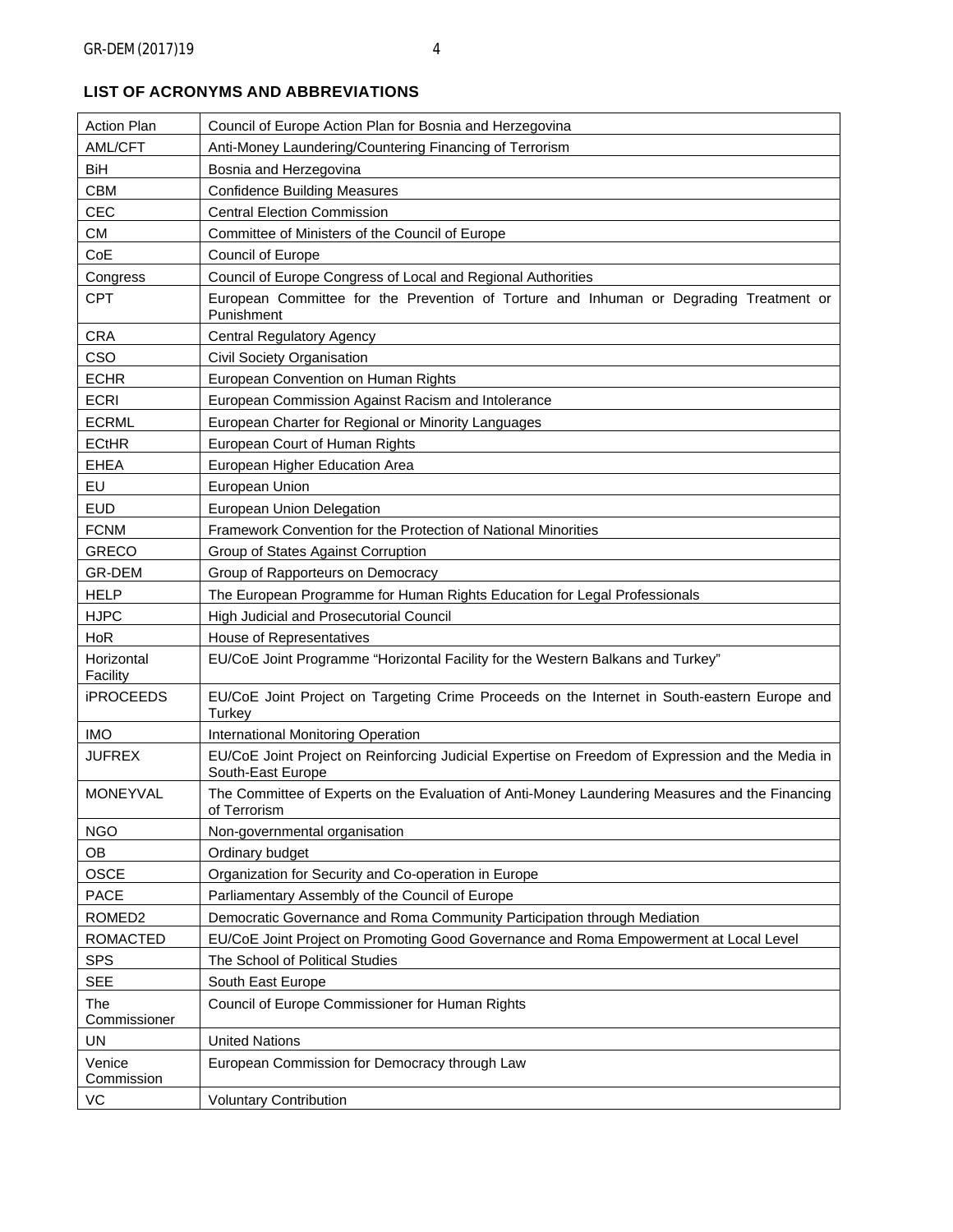<span id="page-4-1"></span><span id="page-4-0"></span>The Committee of Ministers (CM) adopted the Action Plan for BiH 2015-2017 at its 1221<sup>st</sup> meeting on 4 March 2015. It was launched by the Secretary General of the Council of Europe Thorbjørn Jagland and Foreign Minister of BiH and Chairman of the Committee of Ministers Igor Crnadak, on 21 May 2015 in Sarajevo.

The Action Plan is designed to support BiH, through technical co-operation, in meeting its remaining statutory and specific obligations as a Council of Europe member State and to help bringing BiH legislation, institutions and practice further in line with European standards in the areas of human rights, the rule of law and democracy. Support to the reform in the judiciary and penitentiary systems, pursuing anti-discrimination policy and practice, overcoming inter-ethnic divisions and promoting inclusiveness in education, protection of human rights of national minorities, fighting against corruption and economic crime, promoting freedom of expression and of the media as well as democratic participation have been jointly identified by the Council of Europe and authorities of BiH as key priorities for co-operation.

The priority areas for the Action Plan are derived from the country's reform agenda including the EU accession criteria, resolutions and recommendations of the Committee of Ministers, Parliamentary Assembly (PACE) and the Congress of Local and Regional Authorities (Congress), relevant Council of Europe standards and findings of monitoring bodies - European Committee for the Prevention of Torture and Inhuman or Degrading Treatment or Punishment (CPT), the Group of States Against Corruption (GRECO), The Committee of Experts on the Evaluation of Anti-Money Laundering Measures and the Financing of Terrorism (MONEYVAL), the Framework Convention for the Protection of National Minorities (FCNM), European Commission Against Racism and Intolerance (ECRI), opinions of European Commission for Democracy through Law (Venice Commission), reports of the Commissioner for Human Rights (the Commissioner) and shortcomings identified in the judgements of the European Court of Human Rights (ECtHR), building upon the results of previous co-operation programmes in BiH.

In the period under review, the Action Plan activities have been focused on improving the capacities of the judiciary and legal professionals, prison and police authorities, specialised state agencies, electoral administration, educational institutions, independent regulatory bodies, parliamentarians, media and civil society through the regional, multilateral and country based actions in five main areas of cooperation.

This Report presents achievements based on the implementation of activities between March 2015 and May 2017 and does not provide detailed information on the individual projects carried out as a part of the Action Plan.

# <span id="page-4-2"></span>1.2. OVERALL ASSESSMENT AND MAIN ACHIEVEMENTS

Council of Europe technical assistance programmes form an integral part of the unique strategic triangle of standard-setting, monitoring and co-operation: the development of legally binding standards is linked with their monitoring by independent mechanisms and supplemented by technical co-operation to facilitate their implementation. The Council of Europe's actions are developed and implemented in areas where the Council of Europe has strong expertise and added value.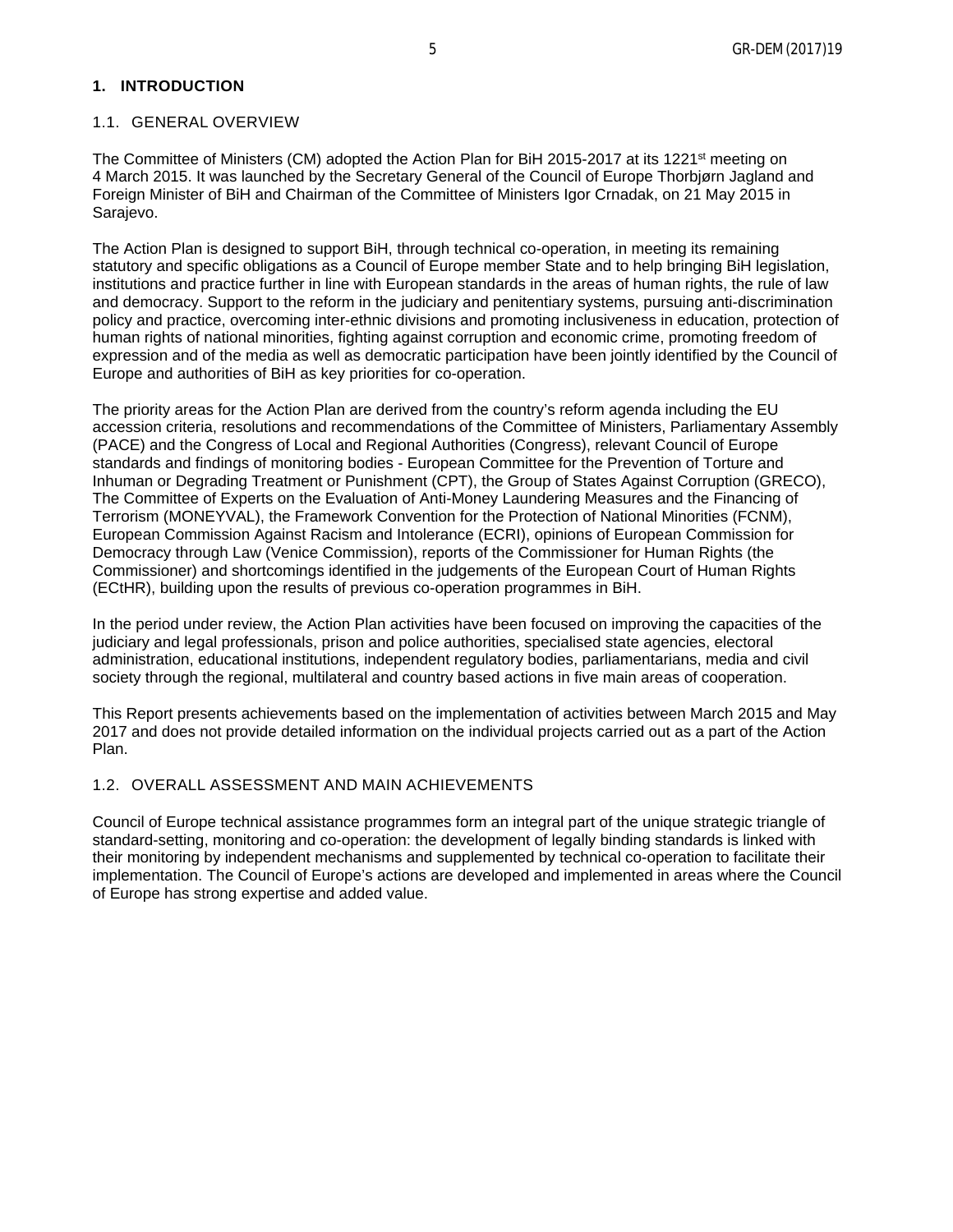GR-DEM(2017)19 6





*Figure 1: Council of Europe strategic triangle*

This report has been prepared using project reports, including from the European Union/Council of Europe Horizontal Facility for the Western Balkans and Turkey (hereafter: Horizontal Facility), and evaluation reports, where available. The Action Plan for BiH includes 24 projects, of which 12 received funding. In the period under review, the Horizontal Facility has been launched, covering three additional actions in BiH (strengthening the institution of the Ombudsman, enhancing the protection of human rights of detained and sentenced persons and finalisation of census assessment), with a potential for developing new actions. Additionally, two new pilot projects on prison reform and inter-community dialogue were launched in May 2017.

The overall implementation of the Action Plan has shown limited and uneven progress. The most significant progress has been achieved in the area of justice. Building upon the fruitful and longstanding co-operation with the authorities in the area of penitentiary, a synergy of several projects/actions led to some outstanding results - e.g. professionalisation of the prison staff across the country, unified process of accreditation of the prison staff trainers, preparations for the introduction of probation service(s), and others. Equally impressive achievements stemmed from the follow up project aimed at reinforcing the capacity of BiH judiciary to apply ECHR standards. The result – three specialised harmonisation panels on civil, administrative and criminal law, here serving as a platform for continuous dialogue between the highest judicial instances and harmonisation of complex issues in the judicial practice of BiH courts - were praised in the European Commission's 2016 progress report on BiH, seen as a key instrument for achieving consistency in the national jurisprudence.

In this respect, results of the Council of Europe assistance in the area of higher education are also worth noting. As a blueprint for the future higher education reform a set of "Priorities for the development of the higher education in BiH 2016-2026", has been developed and endorsed first by the BiH Conference of Ministers of Education and subsequently by the Council of Ministers.

Several preliminary but encouraging achievements of the regional and multilateral interventions with regards to minority rights protection, inclusive education, social inclusion and freedom of media, prepared the grounds for developing a broader range of future, more targeted activities in each of these areas.

More work is however required in addressing the needs in the areas that have remained unfunded. A special emphasis should be put on the fight against corruption (in accordance with the overall objective of the Action Plan and the [Anti-corruption Strategy \(2015-2019\) of BiH](http://apik.ba/zakoni-i-drugi-akti/strategije/default.aspx?id=806&langTag=bs-BA)<sup>2</sup>) and anti-money laundering (AML). Support to the implementation of supplementary and/or new activities, as regards anti-discrimination, the efficiency and quality of justice, freedom of expression and of the media and democratic governance will play an instrumental role in streamlining the overall performance of the Action Plan in line with the Council of Europe recommendations and standards.

<sup>2</sup> The Council of Ministers of Bosnia and Herzegovina adopted the Anti-Corruption Strategy for 2015-2019 and the Action Plan for its implementation at its  $6<sup>th</sup>$  session held on 7 May 2015.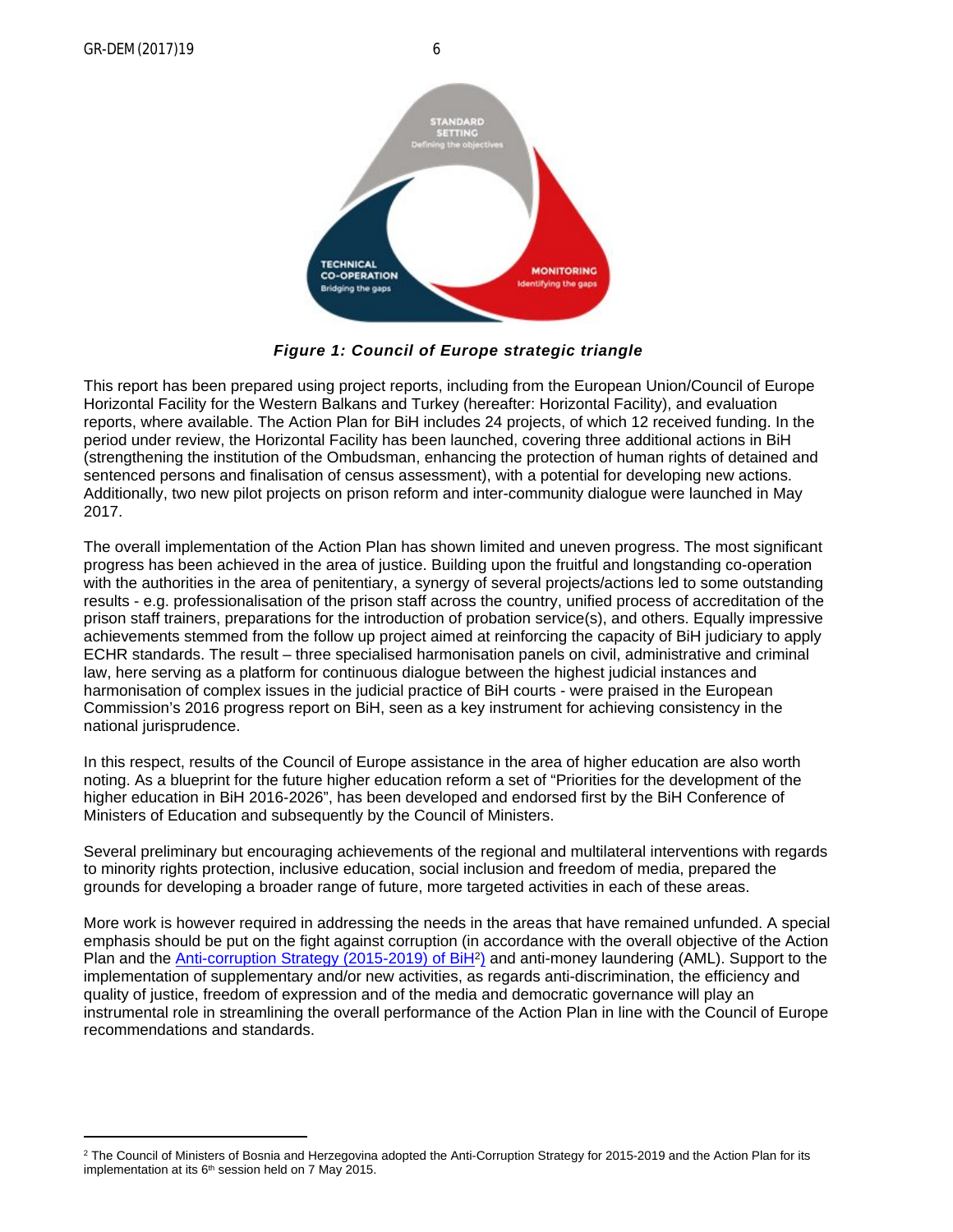Most of the activities have been developed through regional programmes with a focus on the region of South East Europe (SEE) as a whole, with the exception of the Horizontal Facility which provides assistance at the country level. In order to boost the co-operation in the forthcoming period, the focus should be on the country based actions, building upon the results of the regional and multilateral initiatives.

As the implementation of certain actions was completed in 2015<sup>3</sup> , the time-span of these actions did not correspond to the time-frame of the Action Plan, diminishing their impact over the reporting period of time. In addition, new actions through the Horizontal Facility in 2016 and two pilot projects that were put in place in May 2017 will give a fresh impetus to the co-operation, but their overall outcomes will only be measurable beyond the lifetime of the Action Plan. Hence a new Action Plan, would provide an opportunity to address emerging priorities in different areas.

#### <span id="page-6-0"></span>**2. PILLAR/SECTOR REVIEW**

#### <span id="page-6-1"></span>2.1. ANTI-DISCRIMINATION, RESPECT FOR DIVERSITY AND SOCIAL INCLUSION

The Council of Europe's work in the field of anti-discrimination has been channelled mainly through regional and multilateral programmes, focusing on minority rights' protection, inclusive education and the social inclusion of Roma.

#### <span id="page-6-2"></span>2.1.1. ANTI-DISCRIMINATION

As part of the Horizontal Facility, the capacity of the Ombudsman's Institution to prevent and combat discrimination has been progressively improved through the systematic training of its lawyers on European anti-discrimination standards, including gender-based discrimination and coaching of a selected group of qualified trainers to conduct the trainings on the identification and handling of anti-discrimination cases. Preand post-training evaluation showed the improved knowledge of participants in this area and the usefulness of the training in improving the daily work of the lawyers in the Institution.

A more sustainable co-operation between the Ombudsman's Institution, other public institutions and the civil society has been achieved through cascade training sessions and a series of round tables on various aspects of protection against discrimination. The establishment of a dialogue between the Ombudsman and relevant civil society organisations (CSOs) proved to be a good tool for strengthening the Institutions' standing and potentially an incentive for the implementation of the Ombudsmans' recommendations.

It should be noted that in co-operation with PACE, a national seminar was organised on 15 December 2016 on combating intolerance and discrimination by countering hate speech, and which has closely examined the role of parliamentarians to this end.

#### <span id="page-6-3"></span>2.1.2 INCLUSIVE EDUCATION

As part of the Council of Europe and the European Union Programme "Regional support to promote inclusive education", seven pilot schools in BiH received grants to implement small projects enhancing inclusive practices in their communities by strengthening their own capacities and creating an inclusive school environment. Additional training provided by the Council of Europe resulted in increased ownership and motivation for inclusivity in educational establishments, vital for the sustainability of the actions. The real impact on the pilot schools and their communities is an evident change in educational philosophy and democratic culture. The evidence of this change is reflected in schools' development plans, which showed improved school policies with a view to combatting discrimination and respect for diversity as well as readiness for providing equal opportunities for all students regardless of their origin and performance level. The project also developed a tool *Teacher Education Practices for Inclusive Education* to upgrade existing programmes for teacher education practices for inclusiveness, by promoting the development of transversal competencies which are essential for dealing with diversity in classrooms.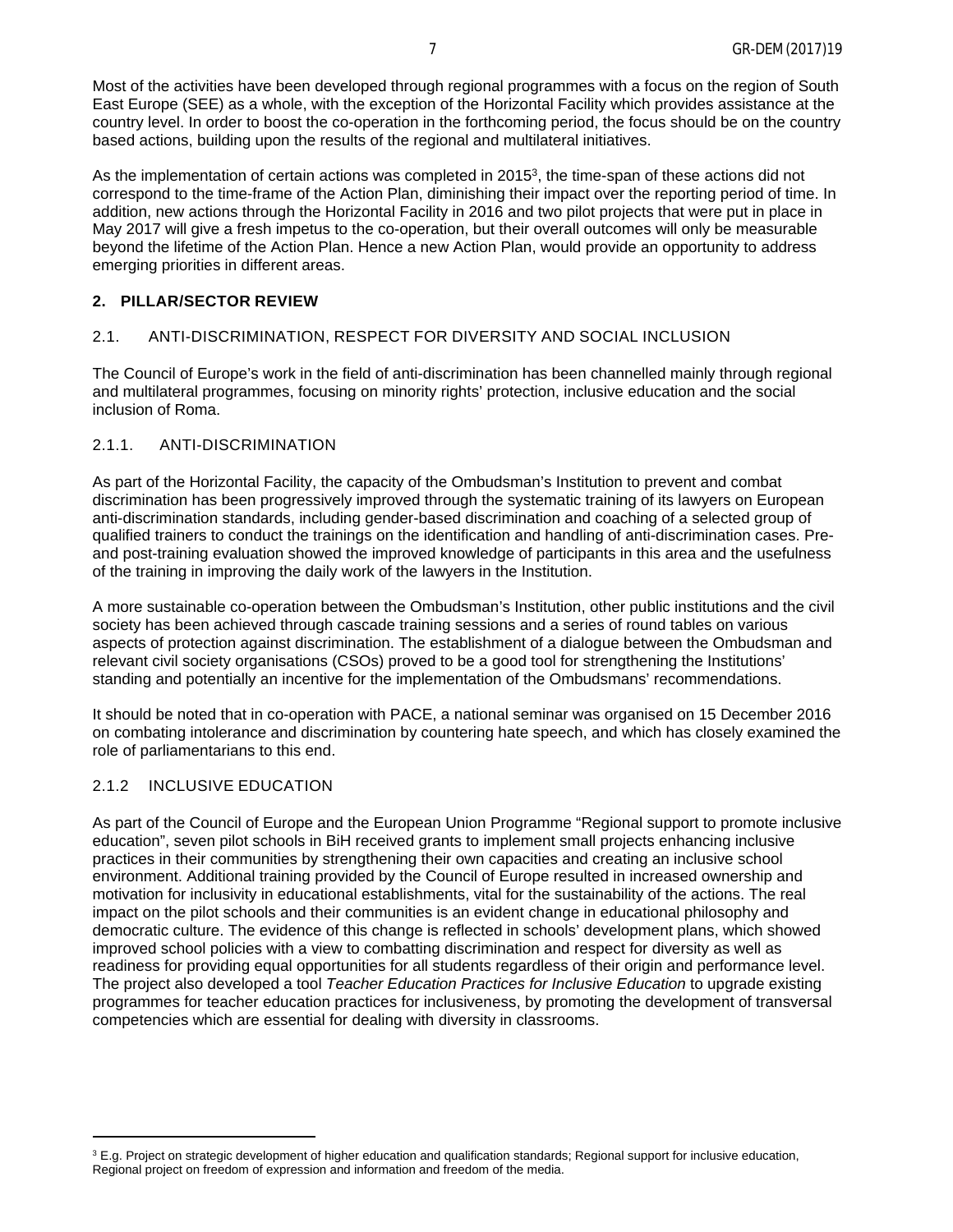Building upon the recommendations on inclusive education, adopted by the regional platform for policy dialogue PolicyNet, policy action plans have been developed for each beneficiary. Through this Joint Programme, BiH developed its own Action plan on inclusive education<sup>4</sup>, which started its implementation in 2016 and serves as the basis for future activities in this area. The beneficiaries' commitment to inclusive education as demonstrated in the process of developing the policy recommendations and their determination to incorporate them into their policy documents and regulations raised further prospects for the sustainability of the project results. In addition, the final project conference was hosted by the BiH Ministry of Civil Affairs in the BiH Parliament within the framework of the BiH Chairmanship to the Council of Europe. It brought together participants from all over the region to advance reforms on inclusive education.

# <span id="page-7-0"></span>2.1.3 MINORITIES

The protection of minority rights has been addressed through a regional project, which in BiH took a two-fold approach focusing on both the local and national level.

At the local level, six local governments were selected to receive financial and technical support for the realisation of projects aimed at protecting minority rights in their communities, tailored to the needs in their municipality and in direct support of one or more specific recommendations emanating from the monitoring of the Framework Convention for the Protection of National Minorities (FCNM) and the European Charter for Minority Languages (ECRML). The implementation of grants contributed to improved partnership between minorities and municipal administrations, raised awareness on the position and status of national minorities at the local level and reinforced the local ownership over the results generated through the small grants in six municipalities.

At the national level, the project supported the first meeting of the Minister for Human Rights and Refugees with the representatives of national minorities in BiH, which resulted in the introduction of a specific budget line at the state level with an allocated annual amount of 70.000 BAM (approximately 35.000 EUR) to support the work of minority organisations. In addition, the capacities of the BiH Council of National Minorities were enhanced to further advice on and advocate for the position of national minorities in BiH. This led *inter alia* to the preparation of the first National Report on the Status and Position of National Minorities in BiH. The report was disseminated as an official publication of the BiH Council of National Minorities as a BiH parliamentary advisory body. Furthermore, the project - in coordination with the Ministry of Human Rights and Refugees - provided expert assistance to the beneficiary institutions responsible for gathering information and reporting on the implementation of the ECRML.

# <span id="page-7-1"></span>2.1.4 ROMA

The Council of Europe support to democratic governance and Roma community participation through mediation, enhanced the participation of Roma in local decision making processes by stimulating the selforganisation of Roma communities into Community Action Groups (CAGs). Through a structured process of dialogue and co-operation with local authorities within the Local Action Groups in 8 municipalities in BiH, the CAGs identified the priorities of the community and made proposals for addressing them. As a result of this structured process of dialogue between the CAGs and the local authorities:

- The local action plans have been agreed, adopted and partly funded by the majority of involved municipalities
- The capacity of the CAGs (composed of Roma community leaders, Roma NGO's and mediators) has been enhanced
- Handbook of the "ROMED2 methodological approach at local level" was published.

<sup>4</sup> BiH Action plan on inclusive education contains 6 recommendations: 1) Increase the capacity of schools to create an inclusive environment; 2) Improve teachers' competencies; 3) Develop a support system for inclusive education; 4) Develop a framework for monitoring and evaluating inclusive education (inclusiveness) at school; 5) Redefine the enrolment policy, especially in secondary chools; 6) Formalise cross-sector and inter-institutional co-operation in the field of inclusive education. For each of these recommendations, various goals, activities, outcomes and measures, as well as resources and support have been defined.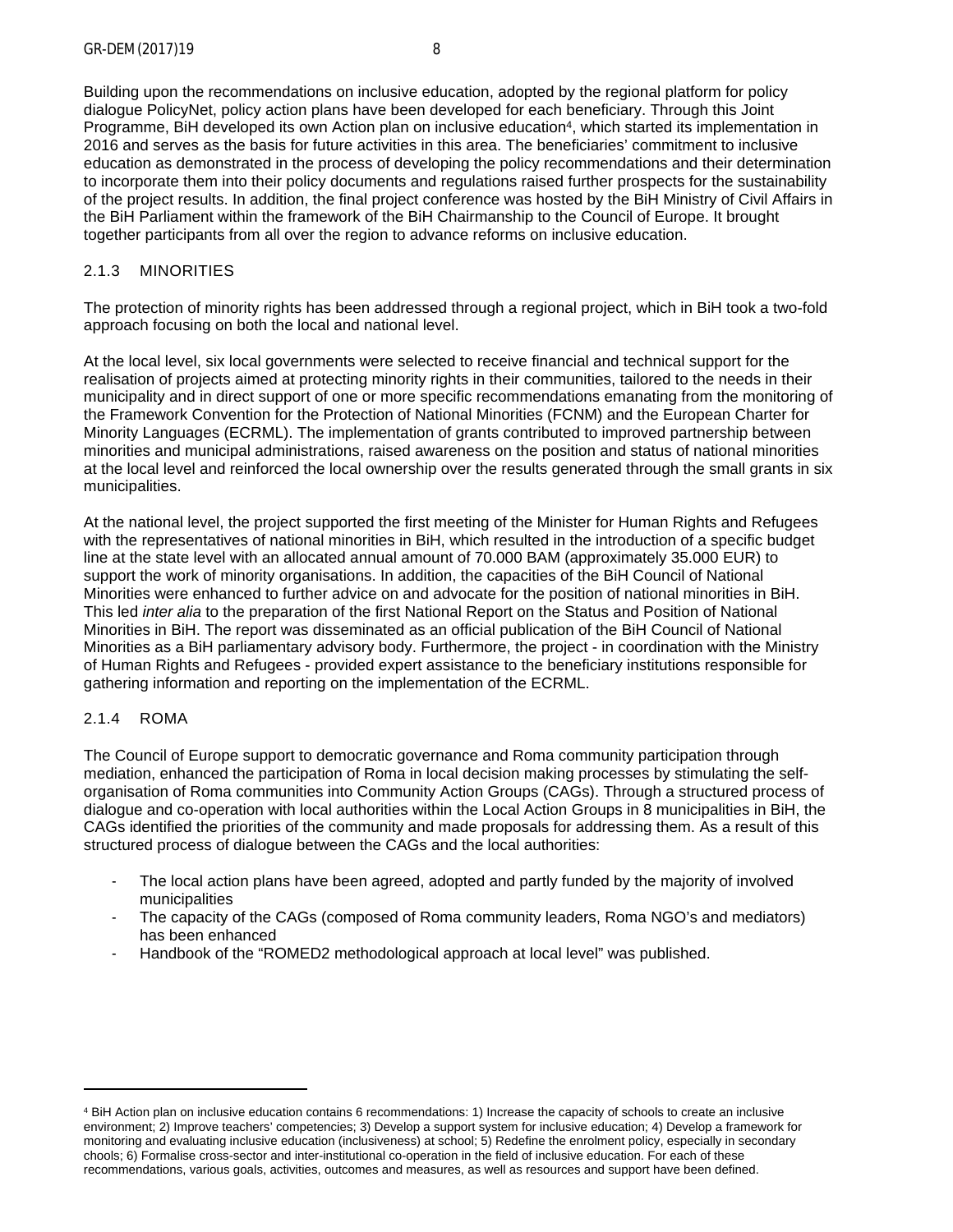As a result of the synergy of several Council of Europe actions, the first Roma Political Academy was organised with the aim to enhance the capacity of Roma candidates to actively participate in the local elections by building up their political visibility and increasing their knowledge about the responsibilities of the local councils. A series of coaching and leadership training sessions , as well as the awareness raising campaigns, facilitated by ROMED mediators proved to be a contributing factor to the election of 10 Roma local councillors (out of 20 candidates), with the capacity to take part in a budgetary and policy decision making process in 9 municipalities.

#### <span id="page-8-0"></span>2.1.5 LOCAL COMMUNITIES/INTER-ETHNIC DIALOGUE

In the framework of the Confidence Building Measures (CBM), the inter-ethnic dialogue at the level of municipalities and local communities has been enhanced. Strategic partnerships have been developed with nineteen municipalities located on both sides of the entity-boundary and, through a fully participatory process, a range of cross-boundary initiatives have been elaborated seeking to address common needs. With the aim to strengthen the capacity of the local administrations in the longer-term, a technical training on project development was delivered which equipped municipalities with the skills necessary to elaborate their proposals and enable them to leverage funds from other donors in the future. During the course of 2016 and early 2017, with continued Council of Europe expertise, cross-boundary sub-groups of municipalities carried out detailed local needs assessments and submitted joint proposals for small grants corresponding to local government competences, such as on education, culture and community infrastructure. This well-established network of municipalities represents a significant opportunity to broaden and deepen Council of Europe cooperation in the future, focusing on the areas such as youth, culture and gender equality.

#### <span id="page-8-1"></span>2.1.6 YOUTH

A new CBM pilot action is being implemented, with the aim to foster inter-ethnic dialogue between young people and support their democratic participation in municipalities located along the entity-boundary in BiH. It aims also to encourage dialogue between young people and policy makers on matters of concern at a local, regional and national level.

### <span id="page-8-2"></span>2.1.7 PARLIAMENTARY COOPERATION ON ANTIDISCRIMINATION

Institution strengthening activities through a series of national seminars targeting parliamentarians of BiH, have started in December 2016 by focusing on the role of parliaments in combating intolerance and discrimination and through countering hate speech. This activity allowed parliamentarians, alongside civil society, to take stock of the situation in BiH and discuss measures to counter the phenomena, in particular, through the identification of gaps in national anti-discrimination legislation.

## PROGRAMMING OUTLOOK

Through the Horizontal Facility actions, the capacity of Ombudsman to fight discrimination will be further strengthened through new cycles of training and by fostering consultation between the Institution, civil society and various public institutions of BiH – as addressees of the Ombudsman recommendations, with the aim to ensure the sustainability of the action. Specific activities related to judiciary, will be introduced to broaden the scope of action. The peer to peer exchange with other ombudsman institutions in the region will be ensured through study visits and a support to a regular professional exchange between senior legal advisors of the respective institutions. Legal clinics at the universities will be further supported, with the emphasis on the rights of vulnerable groups.

A small scale, pilot activity entitled Young Influencers: Supporting inter-ethnic dialogue of young people at municipality level in line with the Council of Europe standards was launched in May 2017, requiring a followup and financial support in 2018 and beyond.

The new regional project "Promoting good governance and Roma empowerment at local level" (ROMACTED), launched in May 2017, will continue to assist local authorities in mainstreaming Roma specific dimension/measures into local policies, budgets and public service delivery on their agenda, while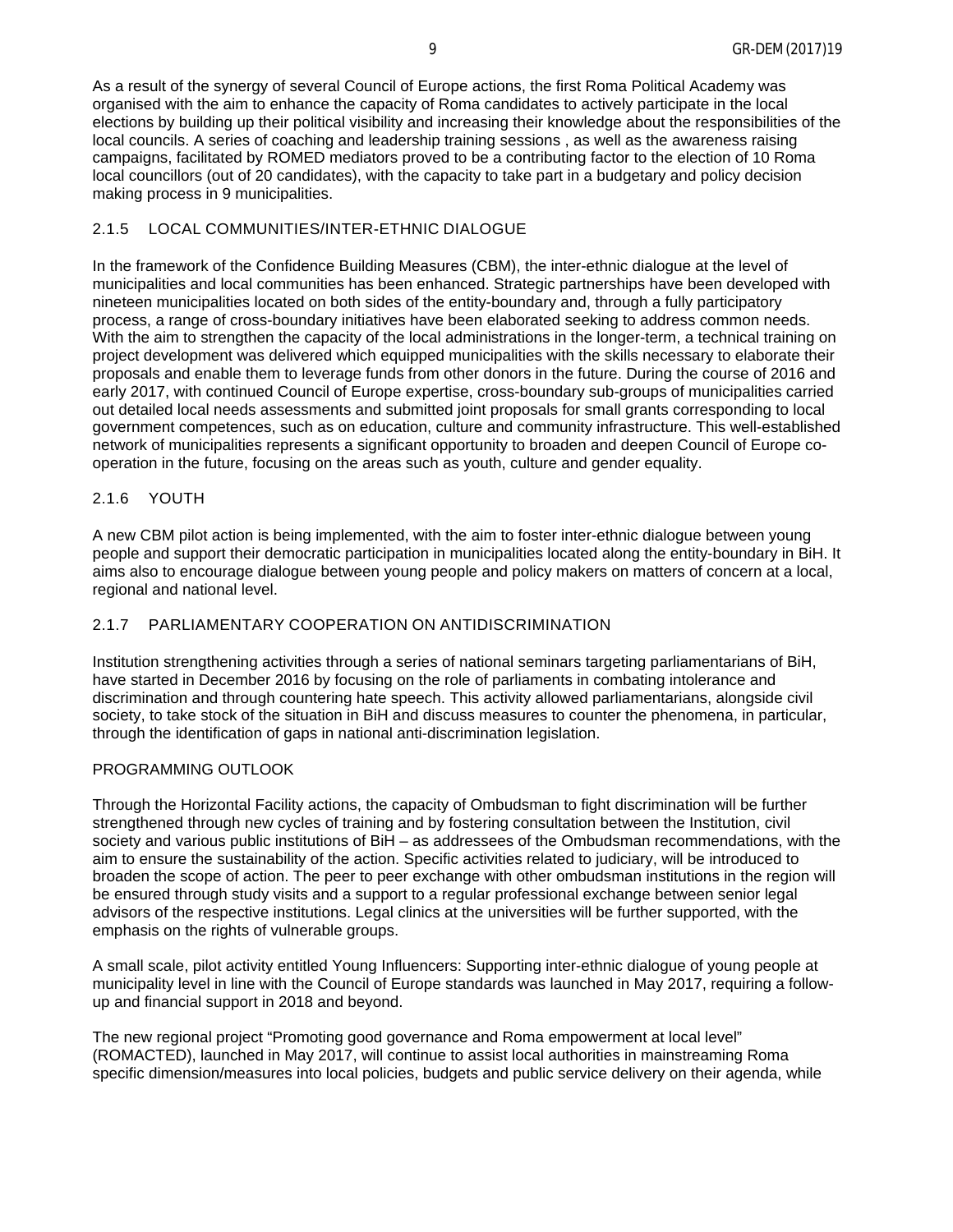enhancing the participation of the Roma citizens in the design, implementation and monitoring of those policies and projects.

The Council of Europe is ready to continue working with the national authorities to ensure that other expected results in the area of anti-discrimination (minority rights protection, youth participation, protection of children rights, measures to combat discrimination on grounds of sexual orientation or gender identity) from the Action Plan are ensured, provided that there is additional funding for the required country based actions.

# <span id="page-9-0"></span>2.2 JUSTICE SECTOR REFORM

# <span id="page-9-1"></span>2.2.1. JUDICIARY

The need for consistent application of national legislation by national courts and harmonisation of the judicial practice with the standards set by the ECtHR case law is a part of the BiH strategic documents, including the [Justice Sector Reform Strategy for the period 2014-2018](http://www.mpr.gov.ba/organizacija_nadleznosti/planiranja_koordinacija/strateska_planiranja/strategija/13%204%20SRSP%20u%20BiH%20-%20EJ.pdf)<sup>5</sup>. Building upon the achievements of previous activities, the Council of Europe continued to support the judiciary aiming at contributing to the overall judicial reform in BiH.

Three specialised panels to harmonise judicial practice within BiH, that were established earlier with the assistance of the Council of Europe, continued to work successfully. The panels – on civil, criminal and administrative law related issues – operate under the auspices of the High Judicial and Prosecutorial Council (HJPC) and are composed of representatives of judiciary from the Supreme courts of the Entities and the Appellate Court of the Brčko District, the Court of BiH and representatives of High Judicial and Prosecutorial Council. The panels currently serve as a platform for the harmonisation of complex issues in the judicial practice of BiH courts.

In 2016, the panels agreed for the harmonisation of the different legal provisions in the four jurisdictions in BiH, to allow for equal treatment of the citizens throughout the country. To this end, legislative amendments to all Criminal Codes were submitted to the relevant ministries of justice for further consideration. The first proposed amendments were adopted and published in the Official Gazettes in the Federation of Bosnia and Herzegovina (FBiH) and Brčko District in June 2016, while the Ministry of Justice of BiH submitted in late 2016 the proposal for amendments to the Parliamentary Assembly of BiH. It is worth noting that the Constitutional Court of BIH referred to the panels' conclusions two times in 2016, notably in the judgments AP-5246/14 and AP 1471/13.

Furthermore, as a result of the comprehensive set of training activities for judges and courts' legal advisors organised in co-operation with the Judges' and Prosecutors Training Centres (JPTCs) of the FBiH and Republika Srpska (RS), the ECHR and the ECtHR case-law are more widely applied in national judicial proceedings and the overall capacity of legal professionals, including courts' legal associates, is strengthened. In the same context, a number of tools of the European Programme for Human Rights Education for Legal Professionals (HELP) (on Property Rights, Reasoning of Criminal Judgments and Transitional Justice) have been integrated in the continuous training programme of the JPTC of the FBiH, providing high-quality training materials and enabling their wider application by the beneficiaries.

Human Rights Legal Clinics at several Universities in BiH have been launched. Law graduates, who had participated in the Human Rights Training courses earlier become tutors for the 25 participants in the clinics, demonstrating sustainable results of the Council of Europe overall assistance.

<sup>&</sup>lt;sup>5</sup> The Strategy was created through joint efforts of ministries of justice of BiH, entities and cantons, the High Judicial and Prosecutorial Council of BiH, the Judicial Commission of Brčko District (JC BD) and representatives of professional associations of judges, prosecutors, attorneys, notaries, mediators and other NGOs.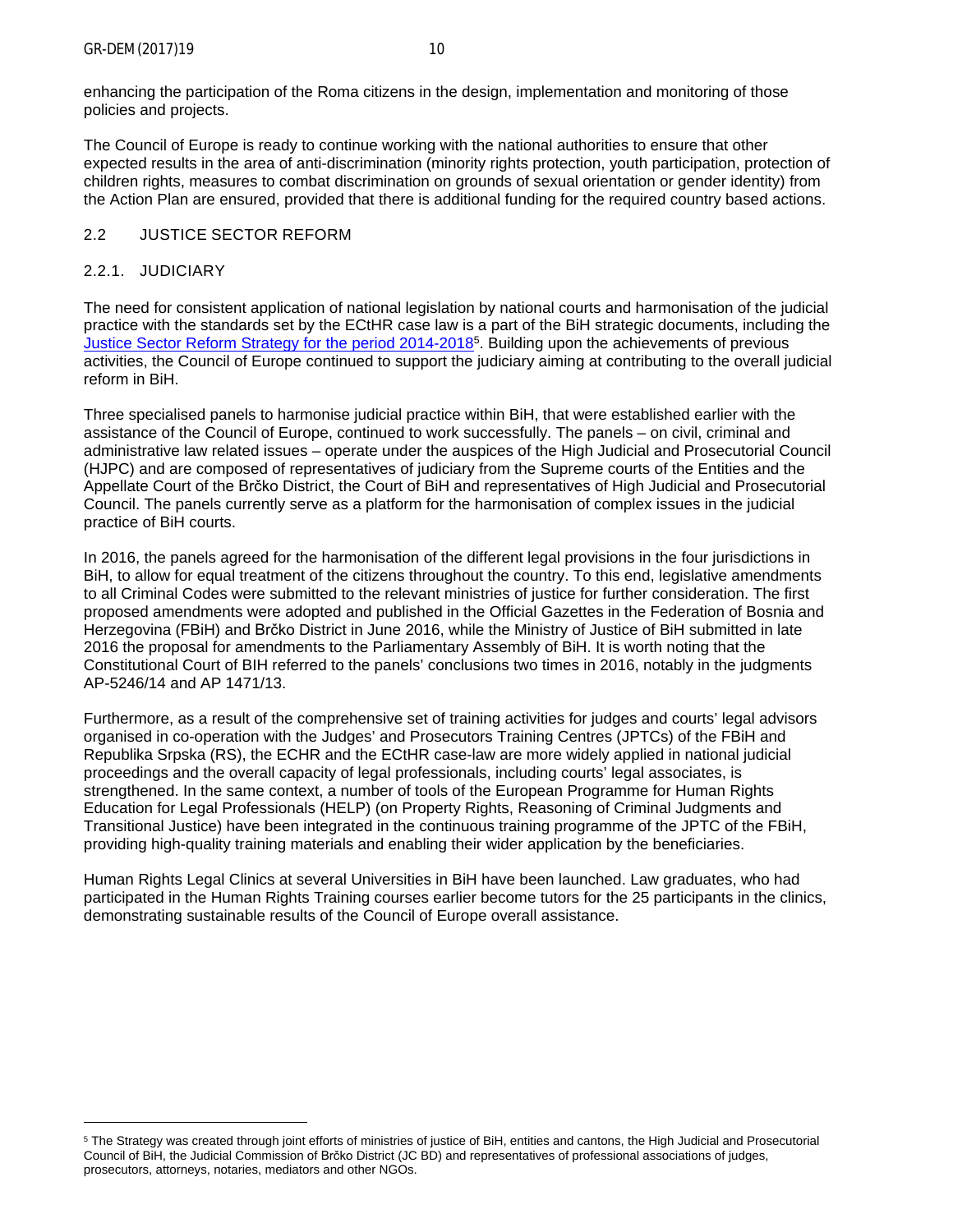### <span id="page-10-0"></span>2.2.2 PENITENTIARY AND POLICE

The systematic co-operation between the Council of Europe and BiH in this area and the synergy created between the several co-operation programmes implemented in the reporting period resulted in a substantial progress in this area, as reflected in multiple achievements.

The regulatory and policy framework for the implementation of community sanctions has been improved through assisting the authorities in drafting a number of amendments to the criminal legislation in BiH, paving the way for a more efficient supervision of offenders in the community.

An optional assessment paper for the introduction of probation and the draft Action Plan for a phased introduction of probation in BiH have been completed and presented to the authorities. Preparation of the legal framework was supported with the development of draft Law(s) on probation in BiH that drew on the recommendations stemming from the implementation of the Pilot project on introducing probation tasks in prisons.

The functioning of penitentiary institutions across BiH prison jurisdictions was further aligned with international standards through intensive prison staff training. Over 600 prison staff of various profiles and categories was trained on core, advanced and management competencies. Training Manuals have been developed and distributed. The common curricula for prison staff training encompassing security, safety and human rights aspects has been put in place, as well as a transparent and merit-based process of accreditation of the local prison staff trainers.

Several key documents have been developed to enhance human rights protection for persons deprived of their liberty in accordance with the standards of the Council of Europe and particularly the European Committee for the Prevention of Torture and Inhuman or Degrading Treatment or Punishment (CPT) standards. They include the Guidelines for law enforcement agencies on detention procedures for persons deprived of liberty, which aim at developing common procedures across the law enforcement bodies with respect to upholding human rights of persons deprived of their liberty and preventing ill-treatment , as well as a the Handbook for developing individual treatment plans, which represent the first locally produced guidance on how to organise a meaningful regime to prisoners. Under the same goal, the Protocols on health care and human rights in closed environment for the provision of health care in prisons have been completed with a view to offer entry level training for newly recruited medical staff and medical protocols for the commonly encountered situations specific for the provision of health care in a prison environment.

In addition, the Council of Europe successfully launched in May 2017 a new pilot action aimed at supporting reintegration of violent and extremist prisoners through the development of a pre-release programme and the risk and needs assessment protocol.

#### PROGRAMMING OUTLOOK

The Council of Europe will continue with its active support to BiH authorities by implementing the pilot project on standardising prisons' operational procedures with respect to violent and extremist prisoners, and enabling prisoners' effective and efficient reintegration in the community. The supplementary funding would help in widening the scope and ensuring the sustainability of the action.

As a part of the Horizontal Facility, the implementation of the Action on Enhancing Human Rights Protection for Detained and Sentenced Persons will be strengthened by including preparatory activities for the introduction of the Management Information System for Prisons.

#### <span id="page-10-1"></span>2.3 FIGHTING CORRUPTION, ECONOMIC CRIME AND ORGANISED CRIME

## <span id="page-10-2"></span>2.3.1 CORRUPTION AND MONEY LAUNDERING

The Council of Europe is closely following initiatives to fight against corruption, in full coordination with other international actors. In recent months, several stakeholders from BiH have started advocating for the harmonisation of the Law on Conflict of Interest with international standards. Measures to manage and deal with conflict of interests are indeed a key feature of any anti-corruption preventive framework.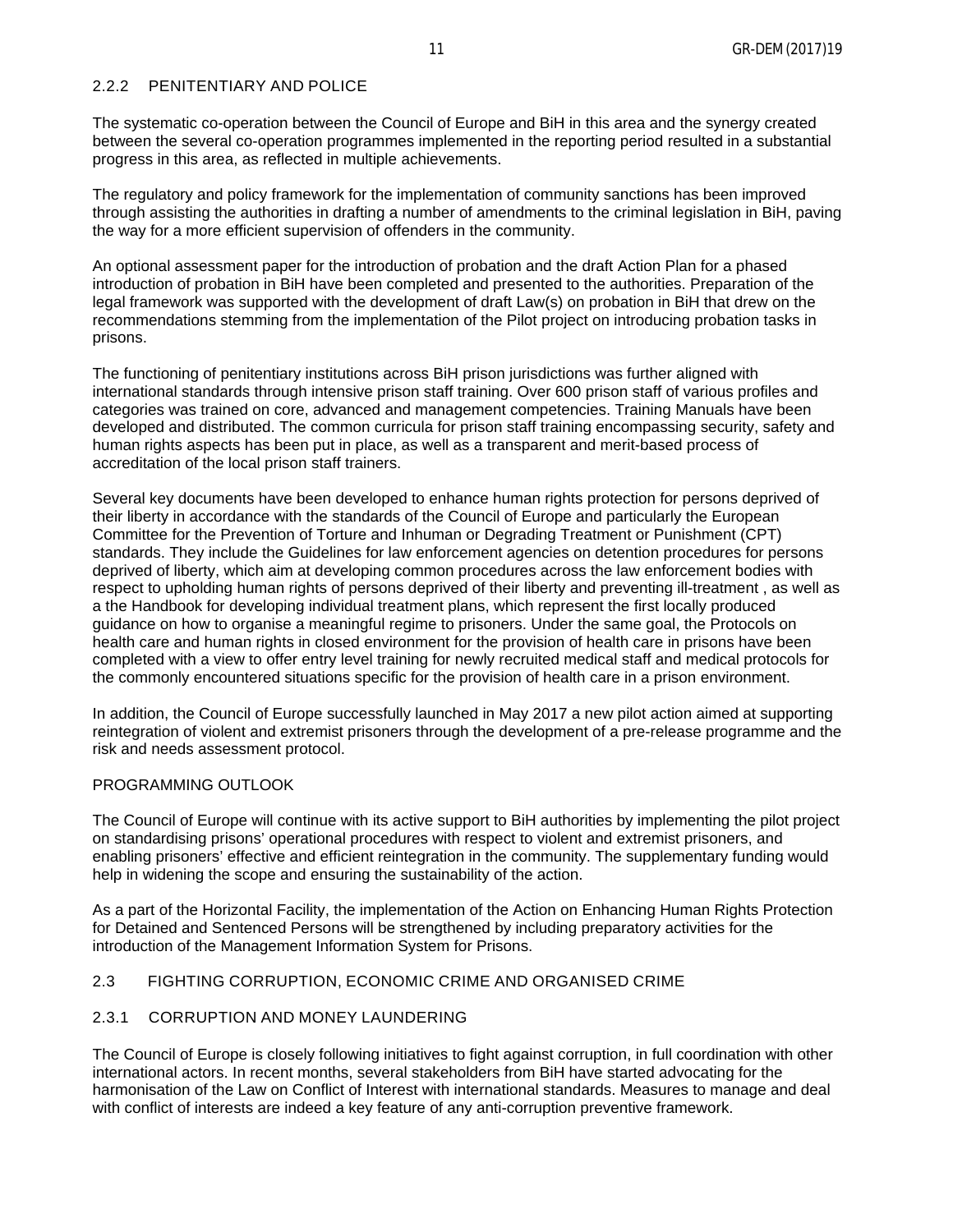Taking into consideration that the issue of conflict of interests is one of the priorities of the BiH reform agenda (2015-2019), the country's strategy against corruption and follows GRECO's recommendations, the BiH Parliamentary Assembly Joint Commission of Human Rights organised, in co-operation with the Council of Europe, the European Union and the Organization for Security and Co-operation in Europe conference on this subject, on 23 of May 2017. A GRECO expert and evaluator for BiH participated in the exchange of views with other stakeholders including the Speaker of the House of Representatives (HoR), President of the Group of Parliamentarians against Corruption of HoR, Director of BiH Agency for the Prevention of Corruption and others, presenting the Council of Europe standards and relevant GRECO recommendations. On that occasion the Council of Europe reiterated its readiness to support BiH authorities by providing further expertise in this respect, including by the Venice Commission. To this end, the Expertise Coordination Mechanism<sup>6</sup> in the framework of the Horizontal Facility could be a useful instrument to react to relevant requests from BiH authorities, including on the issue of conflict of interest.<sup>7</sup>

# <span id="page-11-0"></span>2.3.2 CYBERCRIME

On 15 December 2015, the Council of Europe launched a joint ambitious project with the European Union targeting crime proceeds on the Internet in south Eastern Europe and Turkey (iPROCEEDS) and addressing a number of MONEYVAL recommendations. More specifically, the aim of this multifaceted action is to strengthen the capacity of state authorities in the region to search, seize and confiscate cybercrime proceeds and prevent money laundering on the Internet. The implementation of several activities, envisaged to be carried on until end of June 2019, should lead to a measurable increase in domestic, regional and international financial investigations in relation to cybercrime and to the process of reforms in terms of legislation, institutions and practices, in line with international standards.

In 2016, a thematic-based, initial assessment of the countries was undertaken regarding the stages of development in their exposure to cybercrime and money laundering on the Internet, as well as their legislative and practical capabilities to respond to the threats and trends regarding criminal money flows on the Internet. This overview enables more targeted action and support to each of the country, through the national project teams<sup>8</sup>, to improve designated areas<sup>9</sup>.

Several advisory missions and workshops on relevant topics have been organised in BiH so far, most notably on:

- preparation of protocols for interagency and international co-operation with the aim to assist the national authorities in the preparation of inter-agency co-operation protocols and domestic protocols for international sharing of intelligence and evidence for the search, seizure and confiscation of online crime proceeds;
- improved cybercrime reporting mechanism. Information gathered during the mission was translated into a set of recommendations, leading towards an increased knowledge and awareness of the participants on how to set-up a reporting platform and how to improve existing reporting mechanisms;
- assessment of the quidelines and indicators to prevent and detect/identify online crime proceeds with the aim to update/review indicators and red flags for the financial sector institutions used to detect online fraud and money laundering in the online environment.

More country based advice and training workshops are planned to be organised by the end of the programme, highlighting specific issues of concern. It is worth pointing out that partner institutions from BiH already benefited from the participation in a number of international/regional events<sup>10</sup>.

<sup>&</sup>lt;sup>6</sup> This mechanism enables the Council of Europe to respond to requests for legislative expertise for the beneficiaries of the Horizontal Facility.

<sup>7</sup> In the framework of the Fourth Evaluation Round, GRECO has adopted several recommendations on the legal framework and the institutional set-up of BiH related to the issue of conflict of interest. The authorities of BiH have been invited to submit a report on the measures taken to implement the above-mentioned recommendations by 30 June 2017.

<sup>&</sup>lt;sup>8</sup> National project teams are composed by the Ministry of Justice, specialised prosecution, police units, Financial Intelligence Units, judicial and law enforcement training institutions.

<sup>&</sup>lt;sup>9</sup> National public reporting system on online fraud and other cybercrime, the legislative and institutional criminal justice framework, control measures used by the financial sector to mitigate money laundering risks and control online fraud and criminal money flows, national judicial training curricula, co-operation with private sector as well as international co-operation for the search, seizure and confiscation of online crime proceeds.

<sup>&</sup>lt;sup>10</sup> E.g. regional workshop on Money Laundering Risks related to New Technologies, plenary sessions of the Cybercrime Convention Committee (T-CY) of the Council of Europe, pilot training on investigation on Darknet and virtual currencies, meeting with Multinational Service Providers, regional case simulation exercise on cybercrime and financial investigations and others.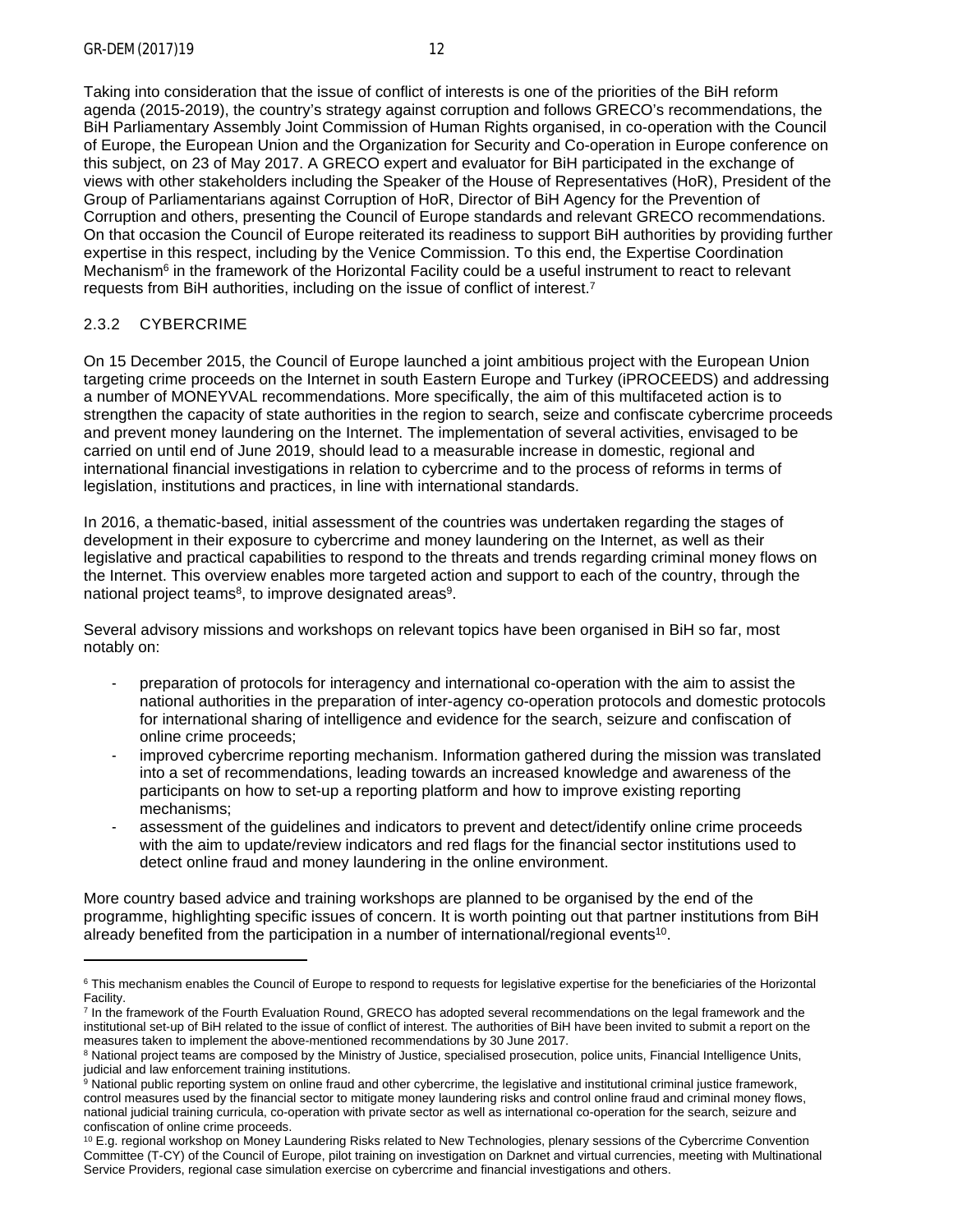### PROGRAMMING OUTLOOK

Alongside with the iPROCEEDS project launched in 2015, the Council of Europe is seeking funds to implement complementing project on Combating and Preventing Money Laundering and Terrorist Financing. Potential assistance needs to address identified shortcomings of the AML and Countering Financing of Terrorism (CFT) system with possibility to focus on several topics (depending on the updated needs assessment):

- AML/CFT Sanctioning regime,
- AML/CFT Supervision,
- NGO misuse for terrorist financing, and
- Seizure and confiscation of illegally acquired assets.

### <span id="page-12-0"></span>2.4 FREEDOM OF EXPRESSION AND INFORMATION SOCIETY

### <span id="page-12-1"></span>2.4.1 FREEDOM OF EXPRESSION AND FREEDOM OF THE MEDIA

Through the regional action (on promoting freedom of expression and information and freedom of the media in the SEE), the Council of Europe contributed to the development of legal and institutional guarantees for freedom of expression, professional journalism and a pluralistic media landscape in the region and in BiH. Action in this area resulted in:

- Enhanced capacities of the Central Regulatory Agency (CRA), Press Council and the BiH Association of journalists, through country based and regional training, workshops and other capacity building activities;
- Improved media professionalism a number of journalists as well as correspondents and editors were trained on different relevant topics, such as: freedom of expression, professional and ethical standards, hate speech, media regulation, investigative journalism and media reporting on minorities, vulnerable groups and gender equality. This includes a specialised training for the journalists of the Public Broadcasting Service of BiH and the organisation of the Association of BiH Journalists' Academy;
- Launch of an on-line platform for specialised education of both citizens and journalists in matters of ethics and professional standards in media, hate speech and freedom of expression;
- Active participation of BiH media in two regional networks (Media NEThics and the informal network for the protection of minors from harmful media contents).

# <span id="page-12-2"></span>2.4.2 REINFORCING JUDICIAL EXPERTISE ON FREEDOM OF EXPRESSION AND THE MEDIA

The Regional Joint Programme on reinforcing judicial expertise on freedom of expression and the media in SEE (JUFREX) was launched in April 2016, with the overall aim to promote freedom of expression and freedom of the media in line with Council of Europe standards and specifically focused on the judiciary in South-East Europe. JUFREX consists of 3 components: (i) training of judges, prosecutors and lawyers; (ii) support to regulatory bodies and (iii) training of media actors.

Since September 2016, when the project has become operational in BiH, the following activities have taken place:

- Country Assessment Report and Strategy Paper have been developed upon the assessment visit of an international expert, in consultation with all stakeholders;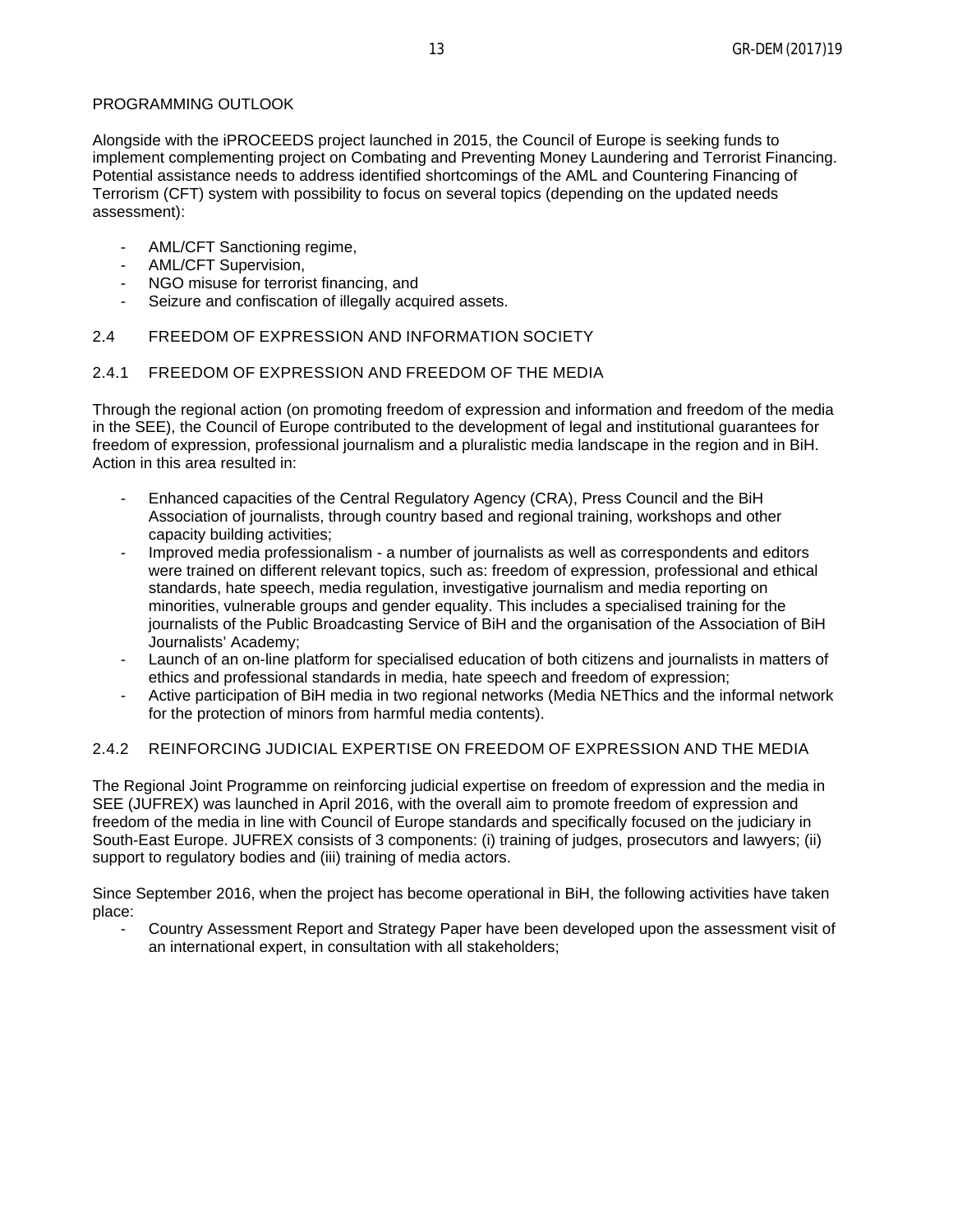- The regional Kick-off Conference was held on 13-14 October 2016 in Sarajevo bringing together all involved SEE countries/territories to develop the roadmap of actions corresponding to their needs;
- Training material that will feed the curricula to be adopted by the National Training Institutions has been developed in local language and includes a Handbook for Trainers on Article 10 adjusted to the country's legislation and case law, seven presentations on freedom of expression sub-topics, five on-line courses on the HELP Platform;
- Training of Trainers was conducted where out of 20 selected judges, prosecutors and lawyers, 11 became certified trainers capable to deliver cascade trainings;
- Grant Agreements on implementation of cascade training programmes as per the BiH Country Strategy Paper were signed with the Centre for Education of Judges and Prosecutors in FBIH, Centre for Education of Judges and Public Prosecutors and Bar Association of RS;
- Co-operation framework has been established with CRA, the Association of Journalists and the Press Council for the signature of Grant Agreements and the implementation of activities related to component (ii) and (iii).

It should be noted that BiH Project beneficiaries (including representatives of regulatory bodies, lawyers and judges) regularly participate in all other regional JUFREX activities.<sup>11</sup>

# <span id="page-13-0"></span>2.4.3 PARLIAMENTARY COOPERATION ON THE INDEPENDENCE OF THE MEDIA

The second of a series of parliamentary seminars, held on 29 of May 2017, aimed at enhancing dialogue "on the independence and impartiality of media" through a discussion between parliamentarians of BiH and members of parliaments of other Council of Europe member States. Good practices were shared and synergies reinforced with local and international civil society and institutions in the field of media, to help to promote Council of Europe standards and identify concrete areas of reform of the legislative framework in BiH. The seminar contributed to increased awareness within the Parliament of BiH about the role and the mission of the public broadcasting agency and the CRA, in order to foster pluralist media environment in BiH. Recommendations from the seminar were shared with parliamentarians, media institutions and civil society.

# PROGRAMMING OUTLOOK

The follow-up or new actions building on the results of regional activities would be able to maximise the benefit from the Council of Europe multifaceted assistance in the area of freedom of expression and freedom of media, targeting specific needs in BiH (further strengthening the capacity of Public Broadcasting Service, Professionalism in Media, Journalist's Academy, other).

# <span id="page-13-1"></span>2.5 DEMOCRATIC GOVERNANCE AND PARTICIPATION

# <span id="page-13-2"></span>2.5.1 ELECTORAL ASSISTANCE

In the context of 2016 local elections and with the Council of Europe overall electoral assistance programme in BiH:

- The capacity of the electoral administration, including the Central election commission (CEC), has been enhanced through the development of the unified training curriculum, training and certification of polling station members (covering approx. 8000 members) and creation of a database of certified trainers and commissioners;
- Participation of under-represented people (minorities including roma and elderly people) in the electoral process has been addressed and supported through capacity building and voters' awareness raising activities carried out in 10 municipalities in BiH;

<sup>11</sup> E.g. regional conference of Media Regulatory Authorities held on 7-8 July 2016 in Montenegro on hate speech and protection of minors and the regional Training of Trainers held on 25-26 April in Albania for legal professionals. The representatives of Bosnian CRA have also led the publication on Hate Speech drafted in Spring 2017.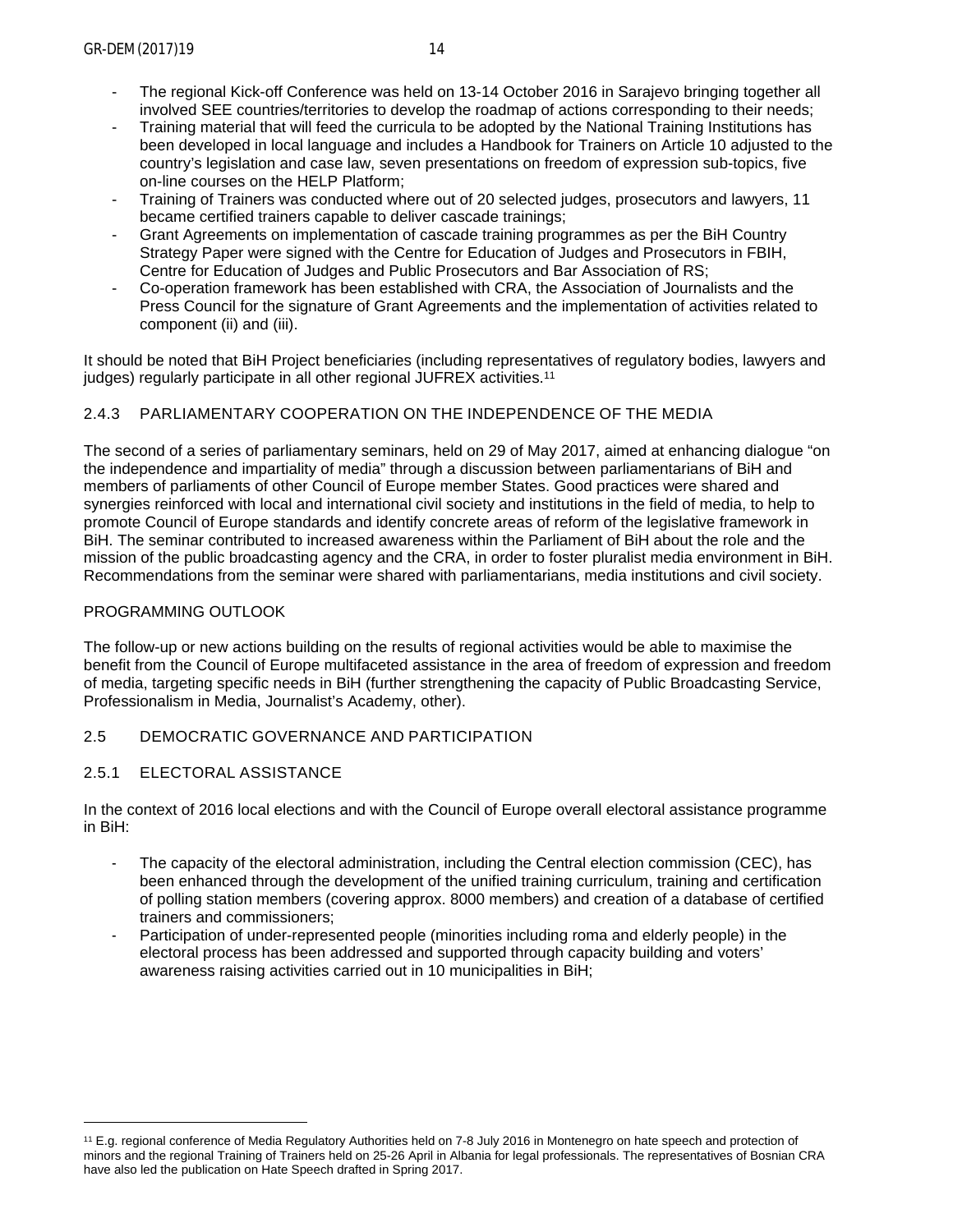- The capacity of female politicians and candidates for mayors to successfully participate in the elections, has been improved, due to a set of training and coaching actions and well-targeted public campaign;
- Following the support to the BiH Inter-ministerial working group on the introduction of new technologies in the voting process, through the Council of Europe expert assistance, a set of recommendations has been presented and published in a special brochure together with the related key documents.

### <span id="page-14-0"></span>2.5.2 SCHOOL OF POLITICAL STUDIES

The School of Political Studies (SPS) in BiH plays a key role in engaging a new generation of civic and political leaders in political dialogue beyond narrowly defined ethnic institutional and party interests.

Over the last two years, the SPS BiH successfully developed the capacity of two successive annual training cohorts of young political and civic leaders in the field of electoral management practices and raised their awareness as to the general political context in the country. Several national seminars have been provided for the selected group of participants and a constructive dialogue is established between young leaders from different political parties and sectors of civil society. Furthermore, the participants/young leaders acquired additional skills and knowledge on a wide spectrum of themes (European integration and harmonisation with European standards; dialogue for a democratic political culture; electoral system and political representation; regional co-operation issues) important for strengthening political culture and democratisation processes in BiH.

Successive generations of alumni of the SPS BiH have reached positions of authority in political, administrative and civil society sectors, thereby contributing to improving democratic governance and disseminating the values and standards of the Council of Europe.

#### <span id="page-14-1"></span>2.5.3 HIGHER EDUCATION

To strengthen the higher education framework and increase mobility and employability a set of "Priorities for the development of higher education in BiH 2016-2026" (which were identified as a result of an in-depth analysis of the situation of higher education in the country) has been developed as a blueprint for the future reform in this area. Following endorsement by the BiH Conference of Ministers, these priorities were adopted by the Council of Ministers of BiH in March 2016.

In addition, the BiH Conference of Ministers of Educations endorsed the 'Manual for the Further Development and Use of Qualification and Occupational Standards in BiH', which was prepared to facilitate the development and implementation of the qualifications framework in line with the BiH Action Plan for the Qualifications Framework, serving also as guidance for all individuals responsible for the development and implementation of internal and external quality assurance system in higher education as well as curricula developers. Several universities in BiH have started applying the guidelines and recommendations from the Manual by developing new study programmes.

In parallel, to assist the process of strengthening the development and application of common standards for higher education qualification across the country, qualification standards were developed in five subject areas, with corresponding occupational standards in two of those areas and capacity for the further development and use of qualification and occupational standards in BiH has been built through intensive training of 21 selected trainers from the respective institutions.

#### <span id="page-14-2"></span>2.5.4 CENSUS

As a follow up to the previous assistance to BiH authorities in preparing and observing the Population and Housing Census (2012-2015), the Council of Europe as a member of the International Monitoring Operation (IMO), supported the final assessment covering the whole census process from preparation to data dissemination. Based on the above assessment and recalling the assessments of the earlier phases, the IMO concluded that the census in BiH was as a whole conducted in compliance with international standards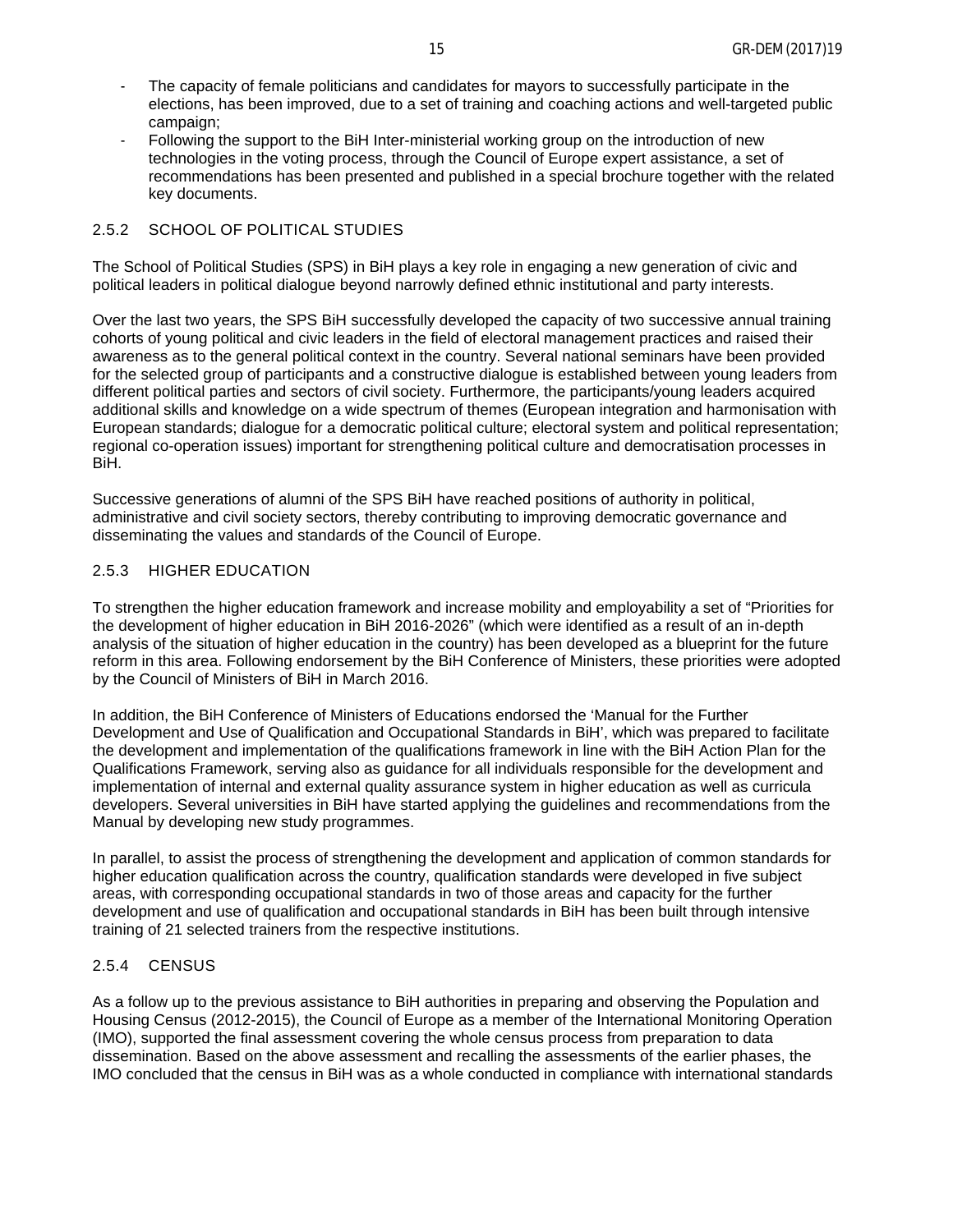and in a satisfactory manner, due to the proper design and implementation of data processing. The census results were considered to be of key importance, for economic and social policy planning, decision making and the elections.

## PROGRAMMING OUTLOOK

Although no actions have been implemented as regards local democracy under the extra budgetary funding due to the lack thereof, the ordinary budget was used for two activities which prepared the ground for future co-operation. A Leadership Academy Programme was launched in October 2016 with the participation of mayors from both entities, and an information meeting on Human Resource Management to present the Toolkit of the Centre of Expertise for Local Government Reform and to explore possibilities for co-operation was organised at the request of the relevant stakeholders. Funding would be welcome to secure the implementation of full scale projects in the above fields.

The Council of Europe continues to express readiness to support the authorities to review the legislation on local self-government within the entities, cantons and municipalities with a view to ensuring a clear apportionment of the powers of local authorities, to allocate to local authorities sufficient financial resources commensurate with their powers and responsibilities and to reinforce local democracy in accordance with Congress recommendations and Venice Commission's Opinion 308/2004 adopted in 2005.

The Council of Europe is also willing to continue with the electoral assistance to BiH especially in the context of BiH general elections in 2018, while the Venice commission remains ready to assist in ensuring the conformity of the legislation and its implementation with the European electoral heritage.

### <span id="page-15-0"></span>**3 IMPLEMENTATION AND COORDINATION**

The Council of Europe's Committee of Ministers (CM) assesses the overall Action Plan implementation through its Group of Rapporteurs on Democracy (GR-DEM). The overall coordination of technical cooperation implemented by the Council of Europe falls within the remit of the Office of the Directorate General of Programmes (ODGP), which steers the programming of and fund-raising for co-operation actions, and ensures the efficiency of Council of Europe Offices in the field. The Council of Europe office in BiH, which currently employs 15 staff members, plays a key role in co-ordinating and supporting project implementation in accordance with the co-operation decentralisation policy.

Expertise, the basis of co-operation projects' added value, comes from relevant services in the entire Organisation. Projects under the Action Plan for BiH 2015-2017 are implemented by the Council of Europe's Directorate General of Human Rights and Rule of Law, the Directorate General of Democracy, the Directorate of Policy Planning and the Directorate of Political Affairs. Project implementation involved needs assessments, legislative expertise, capacity-building, awareness-raising and peer-to-peer reviews. The applied methodology reinforces the ownership of national stakeholders and ensures the sustainability of the outcomes.

The Council of Europe implements projects in close co-operation with authorities in BiH, targeting governmental stakeholders, parliaments, civil society and independent governance institutions, such as ombudsmen and local and regional authorities. This creates a unique leverage for a set of comprehensive, inclusive, successful and sustainable reforms.

Coordination to ensure an efficient use of resources and relevance of the Council of Europe's actions is performed at different levels and in different bodies, including the CM.

The Council of Europe closely co-ordinates with relevant international partners, notably the European Union (EU), and in particular the EUD in BiH. Coordination is also ensured with the United Nations (UN) and the Organisation for Security and Co-operation in Europe (OSCE), as well as with the embassies of the Council of Europe member States and states with an observing status such as the United States. To ensure efficiency and avoid the overlapping of activities, the Office actively participates in different coordination panels in the country, as follows:

- Coordinated International Community Support to the reform and transformation of Education in BiH;
- International Gender Group;
- EU Coordination Meetings on different subjects;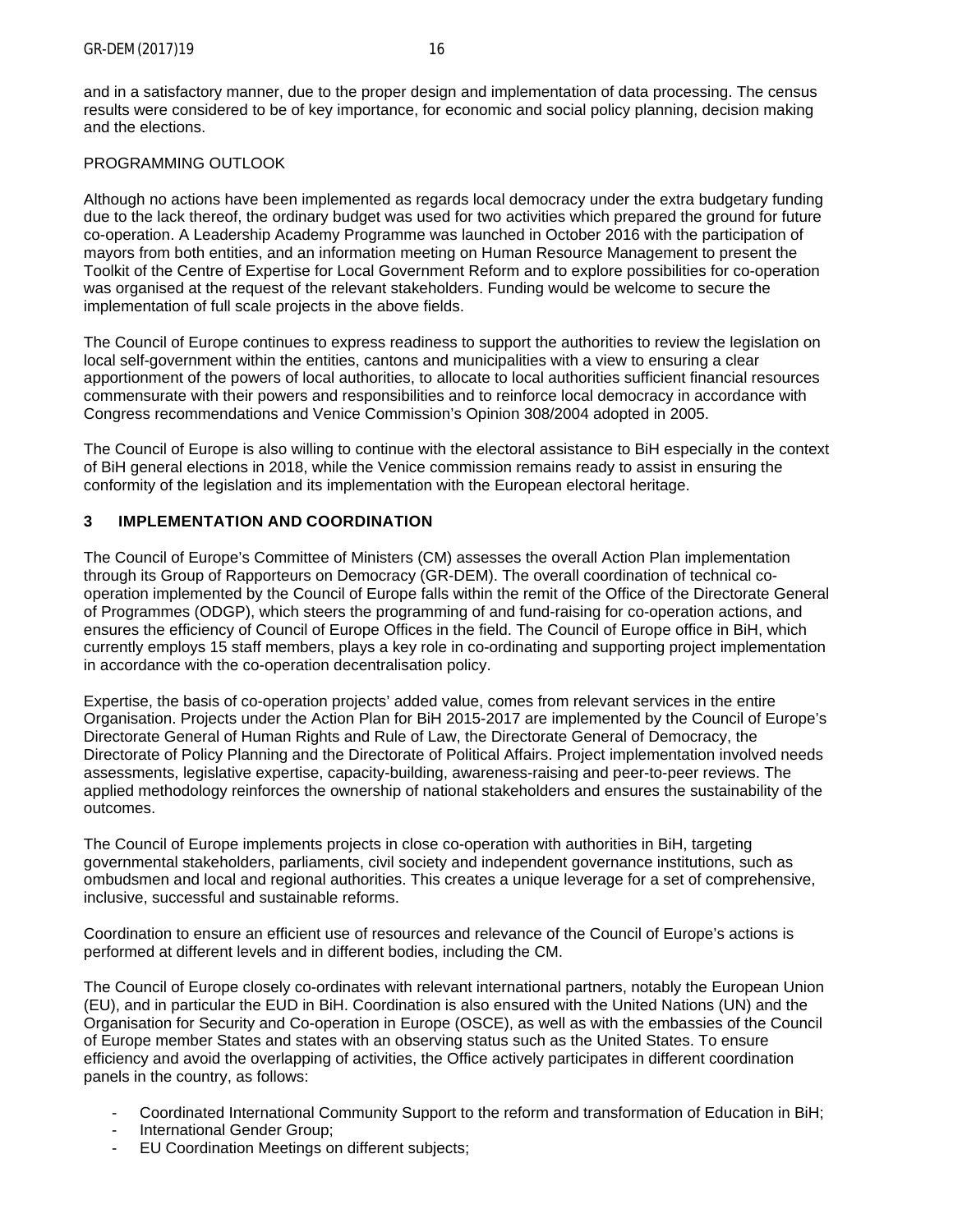- Board of Principals under the chairmanship of the High Representative, serving as the main coordinating body of International Community activity in BiH;
- Countering Violent Extremism coordination group;
- Group on Human Rights and Anti-discrimination Strategy.

### <span id="page-16-0"></span>3.1 TRANSVERSAL ISSUES

The Council of Europe prioritises a human rights approach in its activities at all levels and stages. Its *acquis*, including Council of Europe legal instruments, information and institutions, combined with the principles of equality, non-discrimination, balanced participation (both gender-based and from civil society) brings further added value to Council of Europe activities.

As a component of this human rights approach, the Council of Europe emphasises gender mainstreaming throughout its project activities. For more information, see the [Guidelines on gender mainstreaming in](https://rm.coe.int/CoERMPublicCommonSearchServices/DisplayDCTMContent?documentId=0900001680656cf0)  [Council of Europe's co-operation activities.](https://rm.coe.int/CoERMPublicCommonSearchServices/DisplayDCTMContent?documentId=0900001680656cf0)<sup>12</sup> The Council of Europe also promotes civil society participation, as outlined in the [Guidelines on civil society organisations' participation in Council of Europe's co-operation](https://rm.coe.int/CoERMPublicCommonSearchServices/DisplayDCTMContent?documentId=0900001680656cef)  [activities.](https://rm.coe.int/CoERMPublicCommonSearchServices/DisplayDCTMContent?documentId=0900001680656cef) 13

The gender dimension is considered throughout the Action Plan implementation, and pursued in most activities in line with the Council of Europe Gender Equality Strategy 2014-2017, e.g.:

- By providing capacity building activities on the professional use of social media for women candidates for mayor and promoting women's participation in elections;
- By raising awareness about the abolishment of negative traditional gender stereotypes through the antidiscrimination on-line course for legal professionals:
- By including gender balance in the selection criteria of the participants, trainers and consultants in a number of projects.

The Organisation pays considerable attention to fostering dialogue between authorities and civil society, thus contributing to the transparency of the reforms and supporting its independent monitoring. The civil sector in BiH benefited from the cascade training on various aspects of protection against discrimination, which results in a wider dissemination of European anti-discrimination standards within the society and is involved in regular consultation with the Institution of Ombudsman. Representatives of CSOs are significantly involved in the programs of the School of Political Studies and increasingly participate in the implementation of the regional HELP initiative for Western Balkan.

The prevention of minority rights and the promotion of inclusiveness were in the spotlight of several regional projects, while most of the actions either addressed the issue of minorities or paid an attention to the balance between representatives of different cultural or social groups and ethnic minorities during their implementation.

#### <span id="page-16-1"></span>3.2 RISK MANAGEMENT AND SUSTAINABILITY

Due to the nature of its mandate, the Council of Europe sometimes operates in complex and unstable environments that may expose it to risks. The risk analysis of the Action Plan and possible mitigation strategies are made on the basis of the Council of Europe risk management guidelines and the Risk [Management Policy](https://rm.coe.int/CoERMPublicCommonSearchServices/DisplayDCTMContent?documentId=09000016806aeeaa)<sup>14</sup> of the Organisation adopted in June 2016. All the programmes implemented within the Action Plan have their own risk assessment and mitigation modalities.

<sup>12</sup> Available in English only.

<sup>13</sup> Available in English only.

<sup>14</sup> Available in English only.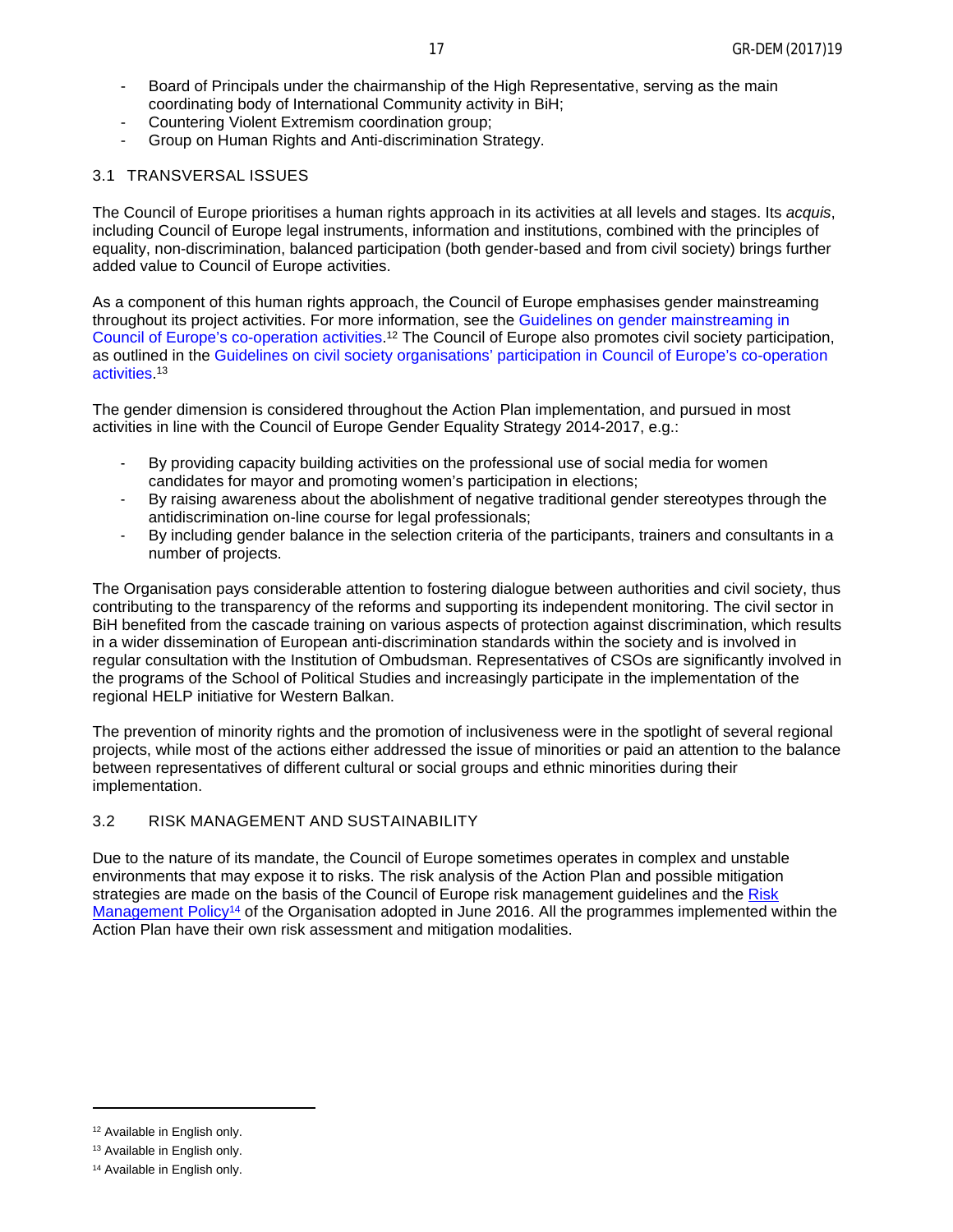Insufficient budgetary contributions to the Action Plan create a serious risk for the effective implementation of the Action Plan and sustainability of the Council of Europe support to BiH in specific sectors, such as the fight against corruption, antidiscrimination, judiciary reform, democratic governance (e.g. consolidating local democracy) and freedom of media. The Council of Europe made efforts to mitigate this challenge through constant dialogue with the donor community and proactive resource mobilisation in close coordination with the national authorities to identify priority areas requiring Council of Europe intervention.

# <span id="page-17-0"></span>3.3 LESSONS LEARNED

What follows are lessons learned from the implementation of this Action Plan during the period of reference.

- A human rights approach to co-operation using the Council of Europe's standards as both means and goals of technical assistance – can significantly contribute to the enjoyment of those rights;
- Effective coordination of projects is of crucial importance considering the multiplicity of international donors and in the case of Horizontal Facility the variety of national actors involved in new actions;
- Close coordination with national partners at all levels and at all stages of the programmes' development and implementation is needed to ensure optimal implementation and steering of the action, helping to create shared ownership for the long-term engagement in the Action Plan among the authorities;
- Targeted programmes based on monitoring recommendations embodied in Horizontal Facility actions, showed to be an added value of the cooperation, being able to address the specific needs of the country by streamlined assistance and in a compliance with both the Council of Europe standards and European Union acquis in the framework of the enlargement process;
- Local capacity development remains an important element of the technical assistance programmes

# <span id="page-17-1"></span>**4 FUNDING AND PARTNERS**

Continued financial support of this Action Plan allows the Council of Europe to build on and create activities that support European standards and the principles of the European Convention on Human Rights and other legal instruments. The Council of Europe increasingly seeks to deliver on agreed priorities rather than on individual projects and activities.

On 1 June 2017, the total cost of the projects of the Action Plan for BiH 2015-2017 was € 10 694 122.<sup>15</sup>

The total funding secured amounted to  $\epsilon$  5 807 805, including funding from the European Union (55% of the total), Norway (21.1%), the United States of America (9%), and the United Kingdom, the Human Rights Trust Fund, Lichtenstein, Croatia and Slovakia (2.3% all together). The contribution from the Council of Europe's Ordinary Budget amounted to  $\in 734$  004, representing 12.6% of the total funding provided.

98% of the contributions received were earmarked and allocated as follows:

- 53% of the total was devoted to projects supporting justice reform. This included action to reinforce the capacity of the judiciary to apply European human rights standards at the national level, including through the HELP programme, to harmonise national sanctions policies and practice with European standards, to strengthen human rights protection for detained and sentenced persons, build capacities of prison staff and support reintegration of violent and extremist prisoners in BiH.

<sup>&</sup>lt;sup>15</sup> Costs of the projects for the duration of the Action Plan.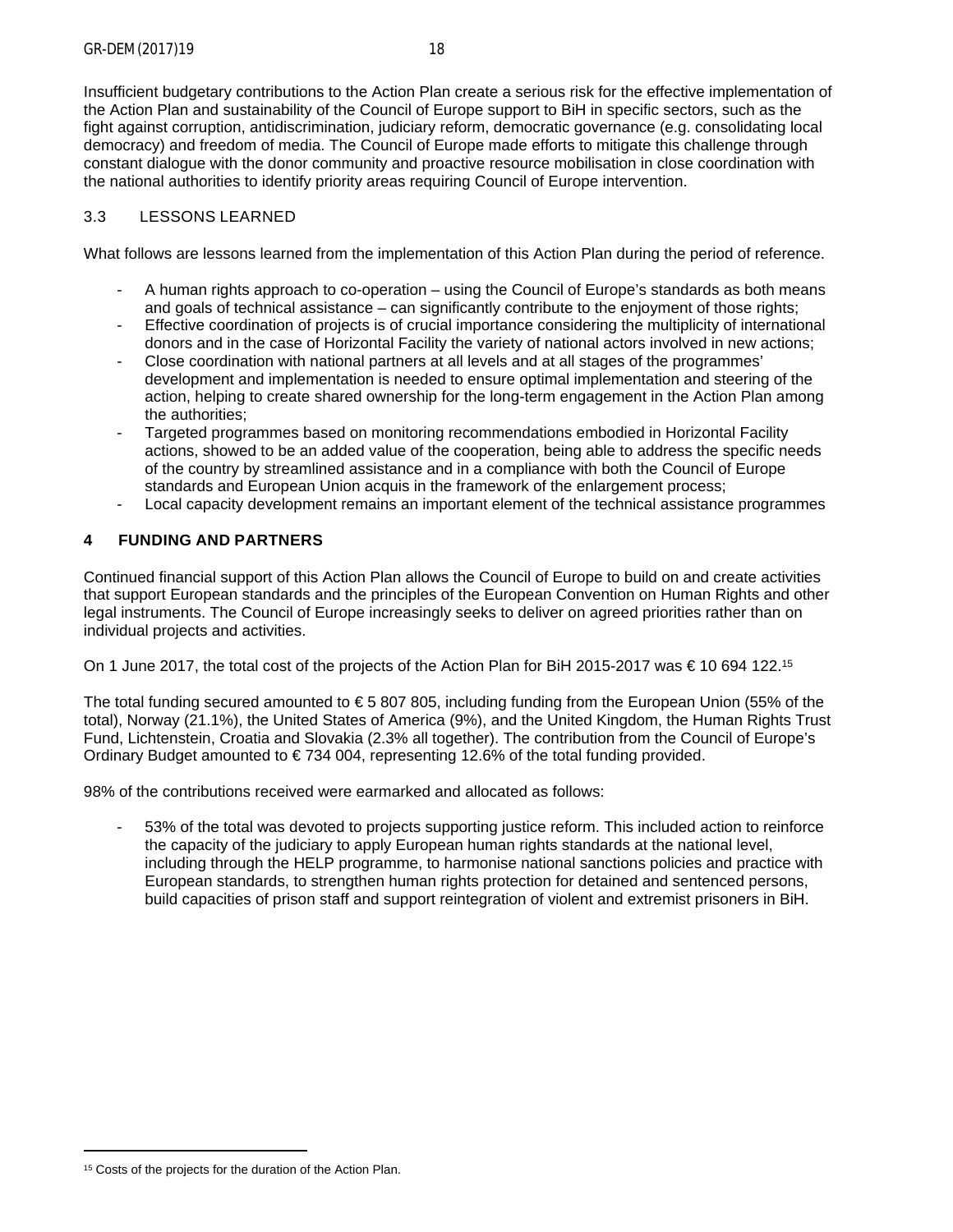- 19.2% of the funding went in favour of projects on anti-discrimination, respect for diversity and social inclusion, including support for inclusive education, human rights and minority protection, as well as for democratic governance and Roma community participation.
- 12.9% of the funding went in favour of projects in the democratic governance and participation sector, supporting strategic development of higher education and qualification standards and the International Monitoring Operation in the final assessment of the census process in BiH.
- Projects in the field of fight against corruption, economic crime and organised crime received 7.8% and focused on supporting co-operation on Cybercrime, targeting crime proceeds on the Internet.
- Action supporting freedom of expression and information benefited from 6.3% of the total funding received; it was aimed at strengthening the right to data protection and reinforcing judicial expertise on freedom of expression and the media at the regional level.

The total funding needs of the Action Plan amounted to €4 886 317, representing 46% of the total cost of the projects.



Figure 2: Funding situation of the Action Plan as of 1 June 2017

Figure 3: Funding situation per sector of the Action Plan as of 1 June 2017

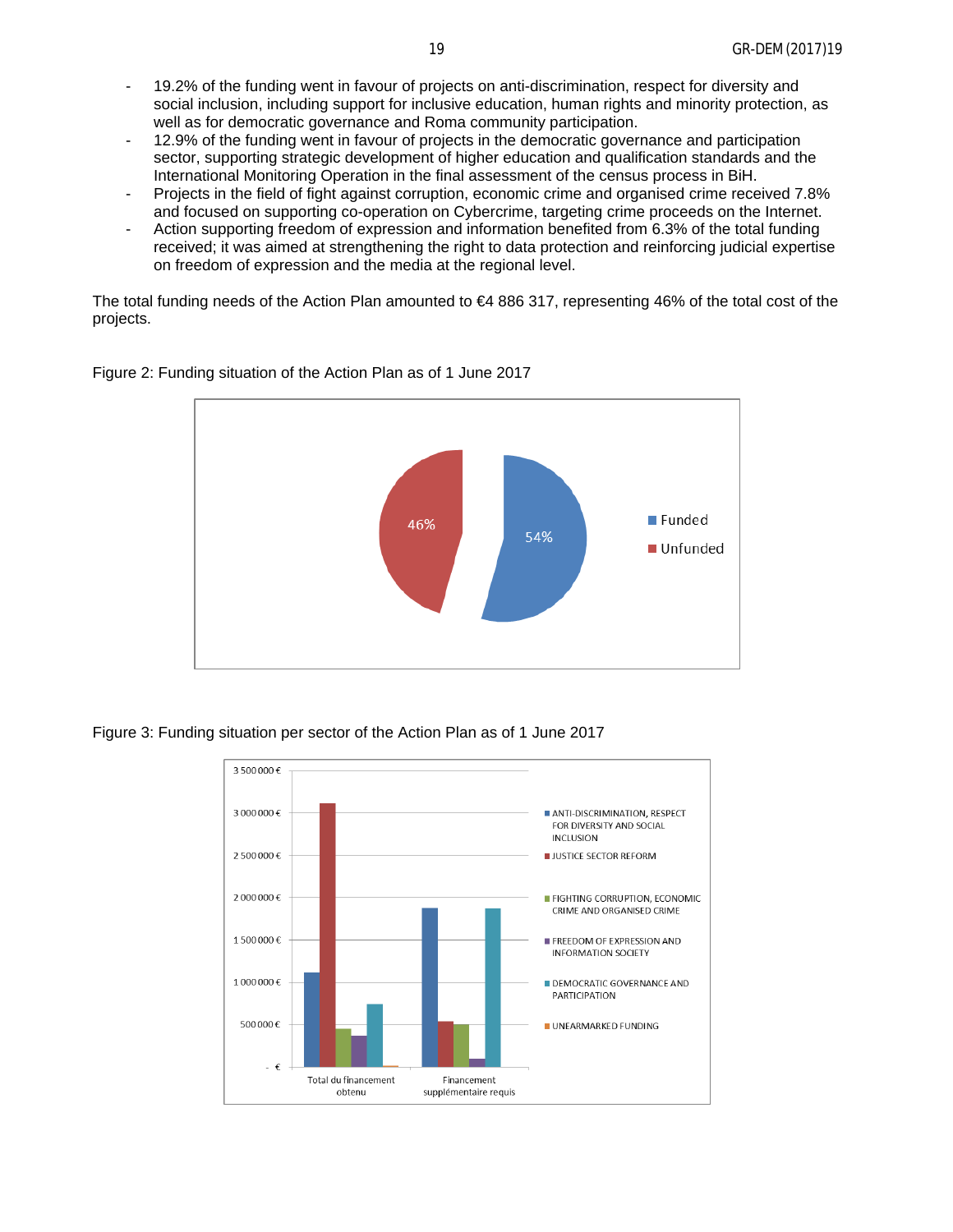

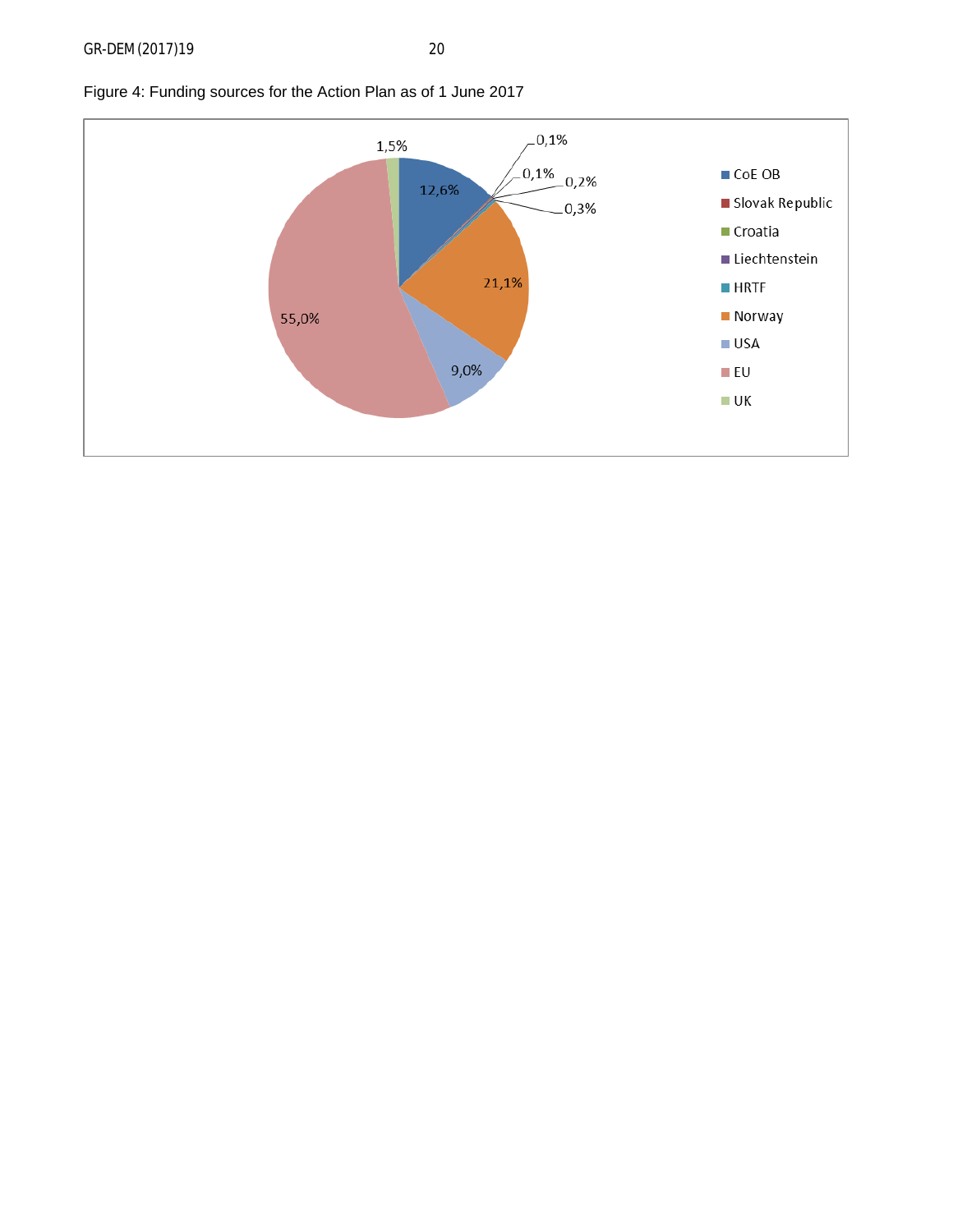# **5 APPENDIX I: LIST OF PROJECTS**

<span id="page-20-0"></span>

| <b>Title</b>                                                                                                                                                      |                                               |
|-------------------------------------------------------------------------------------------------------------------------------------------------------------------|-----------------------------------------------|
|                                                                                                                                                                   | <b>Duration</b>                               |
| Reinforcing the capacity of the judiciary to apply European<br>Human Rights standards at the national level in BiH (Phase                                         | 01/03/2014 - 31/08/2017 (42 months)           |
| Harmonisation of BiH sanctions policies and practices with<br>European Standards                                                                                  | 01/01/2013 - 30/06/2016 (42 months)           |
| Support to prison staff training in BiH                                                                                                                           | 01/08/2014 - 31/07/2016 (24 months)           |
| Electoral assistance                                                                                                                                              | 01/04/2016 - 30/06/2017 (15 months)           |
| School of Political Studies of BiH                                                                                                                                | 01/01/2015 - 31/12/2017 (36 months)           |
| Strategic Development of Higher Education and<br>Qualification standards in BiH                                                                                   | 01/02/2013 - 31/07/2015 (30 months)           |
| Horizontal Facility Action - Strengthening the Human Rights<br>Ombudsman to fight discrimination                                                                  | $1/09/2016 - 30/06/2018$ (22 months)          |
| Horizontal Facility Action- Enhancing Human Rights<br>Protection for Detained and Sentenced persons                                                               | 1/07/2016-30/06/2018 (24 months)              |
| Horizontal Facility Action - Support to the IMO in the final<br>assessment of the census process in BiH                                                           | 01/09/2016 - 28/02/2017 (6 months)            |
| Supporting reintegration of violent and extremist prisoners<br>in BiH                                                                                             | 01/05/2017 - 31/03/2018 (11 months)           |
| CBM project - Young Influencers: Supporting inter-ethnic<br>dialogue of young people at municipality level in BiH in line<br>with the Council of Europe standards | May - 31/12/2017 (7months)                    |
| Strengthening Institutions and Links with the Council of<br><b>Europe Parliamentary Assembly</b>                                                                  | 1 October 2016 – 30 December 2017 (15 months) |